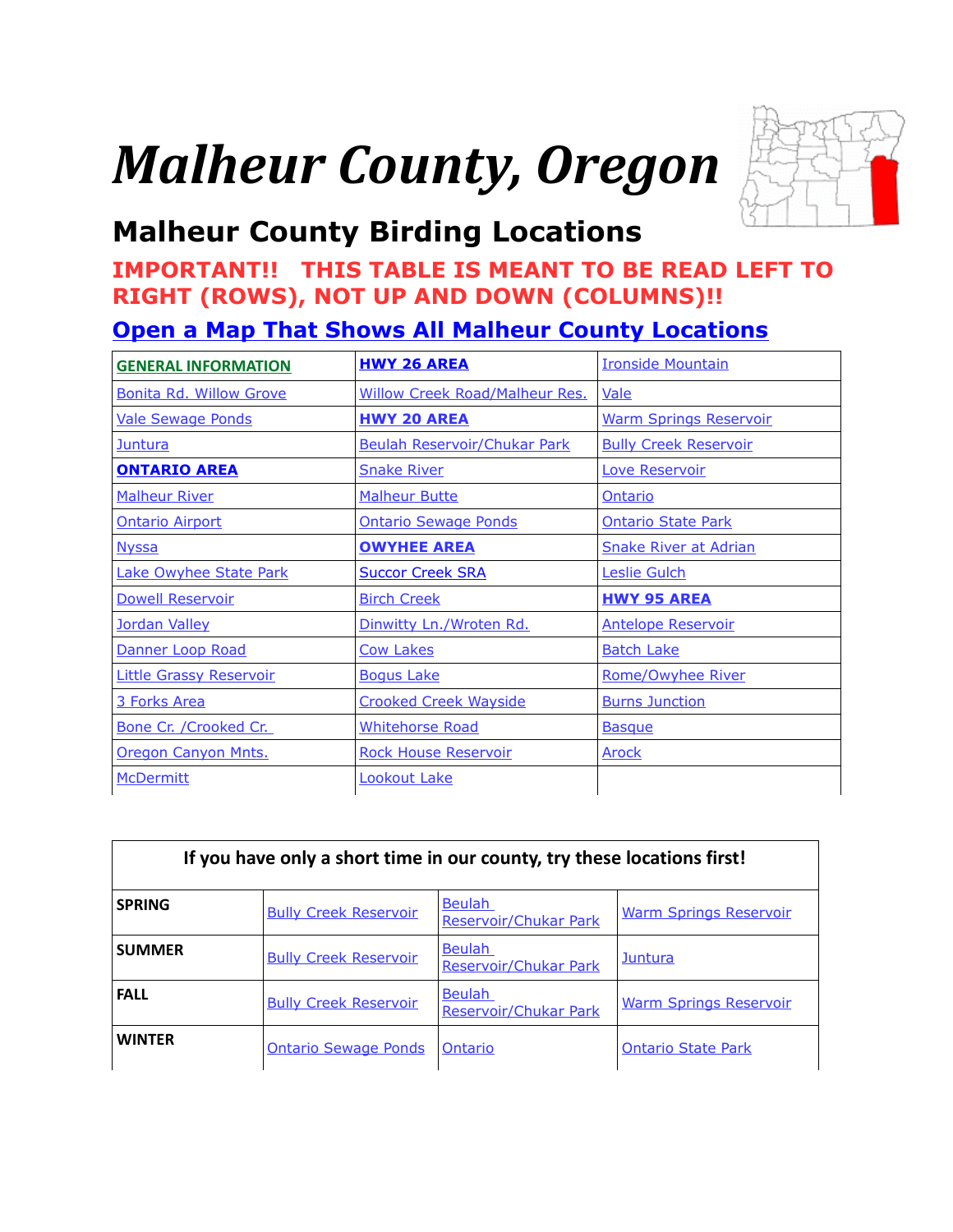<span id="page-1-2"></span>**Authors/Editors**: John Gatchet, Mike Denny, Denise Hughes, Chuck Gates, Ed Hausafus, Otis Swisher, Paul Sullivan, Judy Meredith **County Seat**: Vale **County Size**: 9,930 Square Miles **High Elevation** : Benchmark Stevenson (8,027 feet) **Rarities** : Tufted Duck, Sharp-tailed Sandpiper, Stilt Sandpiper, White-Winged Dove, Yellow-Billed Cuckoo, Broad-tailed Hummingbird, Yellowbellied Sapsucker, Least Flycatcher, Plumbeous Vireo, Wood Thrush, Graycheeked Thrush, Brown Thrasher, Virginia Warbler, Great-tailed Grackle, Blue Grosbeak, White-winged Crossbill **Top County Lister** : John Gatchet (242) **Year List Record** : John Gatchet 1995 (224) **County Contact Person**: Email [John Gatchet](mailto:jfgatchet@gmail.com)

**[return to the top](#page-0-0)**

# <span id="page-1-1"></span>**HWY 26 AREA**

### <span id="page-1-0"></span>**Ironside Mountain [return to the top](#page-0-0)**

DeLorme (copyright 2001) Pg 82 D-4 DeLorme (copyright 2008) Pg 78 E-5 **geographic coordinates** 44°15'47.9"N 118°09'09.1"W [\(44.263299, -118.152529\)](https://www.google.com/maps/place/44%C2%B015)

#### [View A Google Map](http://maps.google.com/maps/ms?hl=en&ie=UTF8&msa=0&msid=108036481085398338899.0004704820d1ce116ee73&z=10)

**Location:** From Vale travel 55 miles west to E. Camp Creek Road on the south side of Highway 26. From Prairie City travel 45 miles east on Highway 26 to E. Camp Creek Road, less than one mile past tiny Murray Reservoir. You will turn off and follow paved Camp Creek Road / NFD 1684 three miles to a fork where you will make a left turn onto gravel. Although you have left the main paved road you are still on NFD 1684. Follow this gravel road five miles up King Creek to a burned out mountain pass, where you will take a left driving directly towards Ironside Mountain. Follow this increasingly rough road 1.3 miles to another fork. Here you will take a right and head uphill another 2.7 miles to the base of Ironside Mountain's summit cone. Use this [MAP](http://www.summitpost.org/view_object.php?object_id=224045) contributed by Dean Molen for reference. Once at the parking spot, the route will be obvious. Just head uphill using animal trails whenever possible to make the climb easier. The summit can be reached in less than 45 minutes at a leisurely pace.

**Habitat and Birds:** This is one of the best locations in the county for high elevation species like chickadees, nuthatches, finches, and especially woodpeckers. Flammulated Owl can be here as a probable breeder and Northern Pygmy-Owl is joined by Northern Saw-whet Owl as a local resident.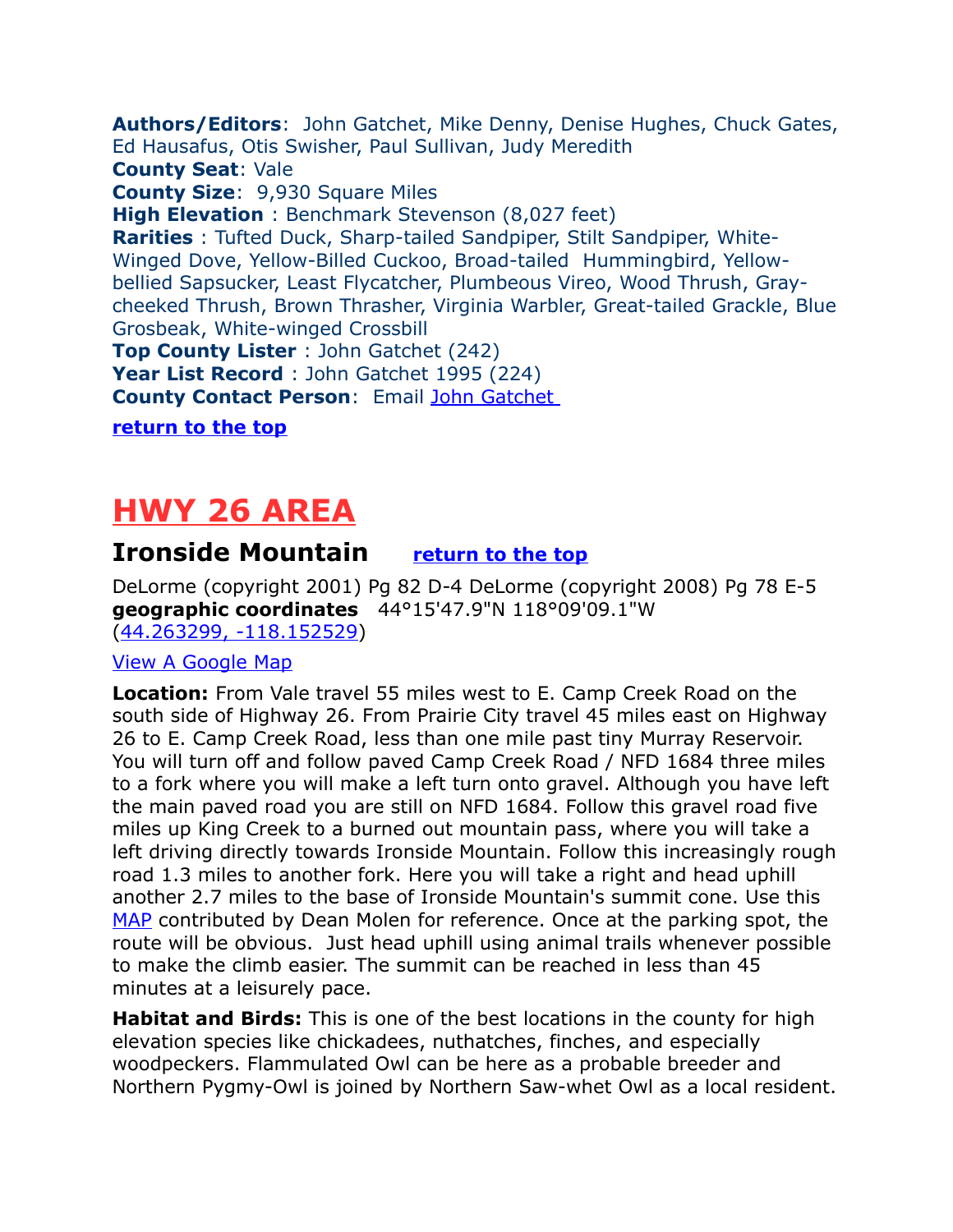A Broad-tailed Hummingbird was seen at a local feeder in 1991. Woodpeckers here might include Williamson's Sapsucker, White-headed Woodpecker, Black-backed Woodpecker, and Pileated Woodpecker. There is an old record of Least Flycatcher here. This is the best place to find the forest Corvids. Gray and Steller's Jay are here and Clark's Nutcrackers can sometimes be found. Iron Mountain is, of course, good for forest birds like nuthatches, Brown Creeper, and chickadees. This is the best place in the county to find Western and Mountain Bluebird. Though not by any means common, Pine Grosbeaks and Gray-crowned Rosy-Finches have been seen here in winter. (Contreras and Kindschy, OFO Publication #8)

### <span id="page-2-1"></span>**Bonita Road Willow Grove [return to the top](#page-0-0)**

DeLorme (copyright 2001) Pg 83 D-5 DeLorme (copyright 2008) Pg 79 E-6 **geographic coordinates** 44°13'56.7"N 117°50'38.5"W [\(44.232415, -117.844043\)](https://www.google.com/maps/place/44%C2%B013) Bonita Road and Hwy 26 Junction [\(44.296796, -117.810028\)](https://www.google.com/maps/place/44%C2%B017)

[View A Google Map](http://maps.google.com/maps/ms?hl=en&ie=UTF8&msa=0&msid=108036481085398338899.0004704820d1ce116ee73&z=10)

**Location:** Bonita Road is seven miles east of Ironside and 16 miles west of Brogan on Hwy 26. Turn south on Bonita Road and travel about five miles to the willow groves.

**Habitat and Birds:** This is a nice area during migration. It's a good place to pick up some county rarities. Warblers, vireos, Western Tanager, Northern Oriole, and others can be found here in spring and fall. Great Horned Owls use these trees to roost and nest. Watch for Greater Sage-Grouse on the way in. Northern Flicker, Spotted Towhee, and American Goldfinch are usually found here.

### <span id="page-2-0"></span>**Willow Creek Road and Malheur Reservoir [return to the top](#page-0-0)**

DeLorme (copyright 2001) Pg 83 D-6 DeLorme (copyright 2008) Pg 79 E-8 **geographic coordinates** 44°22'02.0"N 117°40'52.4"W [\(44.367216, -117.681226\)](https://www.google.com/maps/place/44%C2%B022)

Junction of Willow Creek Rd. and Hwy 26 [\(44.258723, -117.559868\)](https://www.google.com/maps/place/44%C2%B015)

[View A Google Map](http://maps.google.com/maps/ms?hl=en&ie=UTF8&msa=0&msid=108036481085398338899.0004741cd94fbb71418ab&ll=44.268805,-117.390976&spn=0.21118,0.527&z=10)

[eBird Hotspot Checklist for Malheur Reservoir](http://ebird.org/ebird/hotspot/L854149?yr=all&m=&rank=mrec)

**Location:** Willow Creek Road travels north off of Hwy 26 between Ironside and Brogan. It loops up and around Malheur Reservoir and then, eventually, returns to Hwy 26 near Ironside. To find this road from Vale, travel west on Hwy 26 for 26 miles. Willow Creek Road (also called Malheur Reservoir Road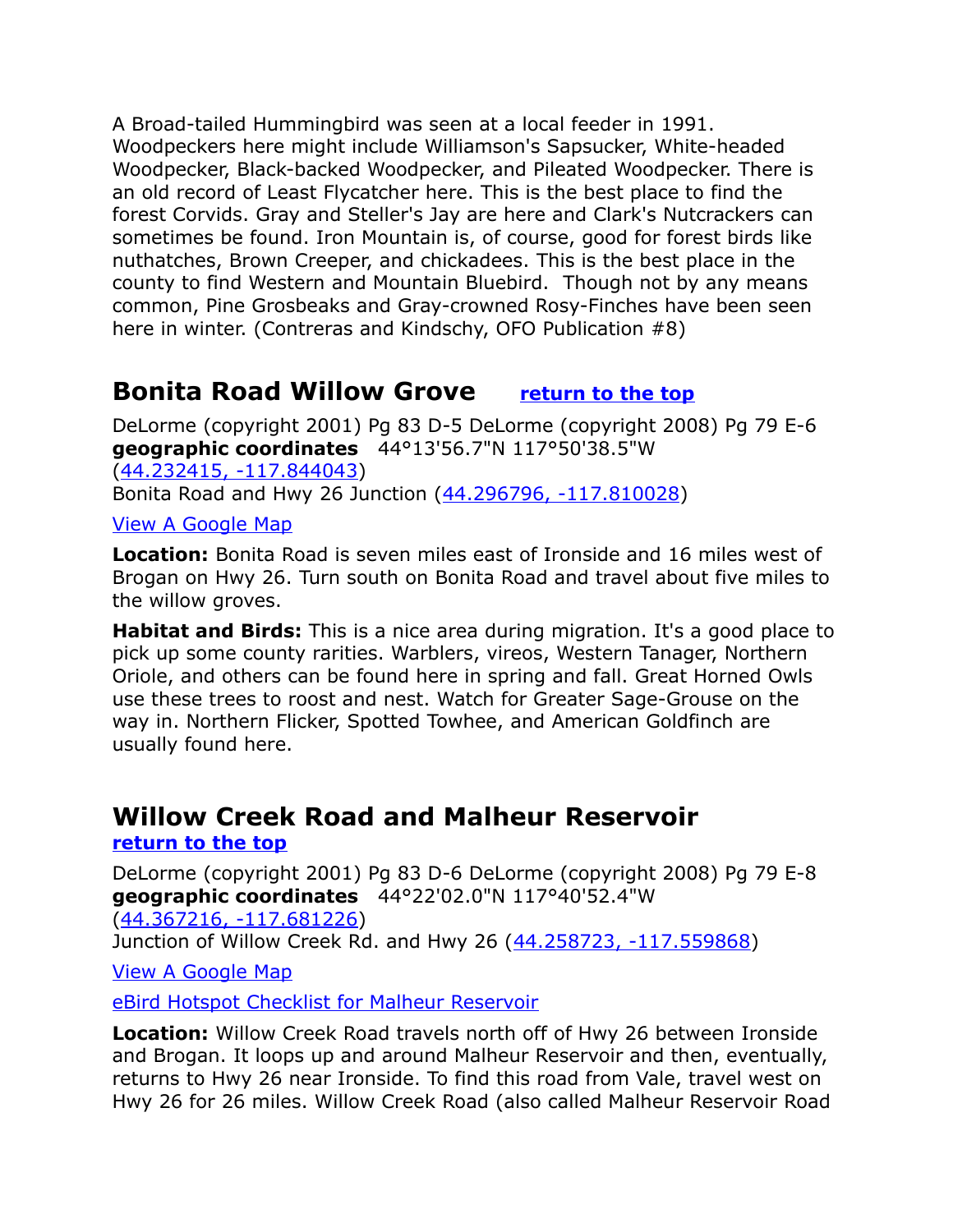on some maps) is just west of Brogan. It's about 12 miles to Malheur Reservoir and the whole loop is about 30 miles.

**Habitat and Birds:** This road passes through a very diverse set of habitats: dry desert, irrigated farmland, lakeside vegetation, riparian vegetation, and dry canyon. This may be the best place for Lazuli Bunting in the whole county (Contreras and Kindschy, OFO Publication #8).

### <span id="page-3-1"></span>**Vale [return to the top](#page-0-0)**

DeLorme (copyright 2001) Pg 79 A-8 DeLorme (copyright 2008) Pg 79 F-9 **geographic coordinates** 43°58'57.5"N 117°14'20.8"W [\(43.982639, -117.239107\)](https://www.google.com/maps/place/43%C2%B058)

#### [View A Google Map](http://maps.google.com/maps/ms?hl=en&ie=UTF8&msa=0&msid=108036481085398338899.0004704834639f76fe0eb&ll=44.026396,-117.000275&spn=0.848189,2.108002&z=10)

**Location:** Vale is located 15 miles west of Ontario at the junction of Hwys 20 and 26. It's 113 miles NW of Burns and 181 miles SE of Pendleton.

**Habitat and Birds:** Drive the city streets and look for town birds like Eurasian Collared-Dove and California Quail. Hummingbird feeders will produce both Black-chinned and Rufous Hummingbirds.

### <span id="page-3-0"></span>**Vale Sewage Ponds** [return to the top](#page-0-0)

DeLorme (copyright 2001) Pg 79 A-8 DeLorme (copyright 2008) Pg 79 F-10 **geographic coordinates** 43°59'05.3"N 117°13'27.9"W [\(43.984795, -117.224403\)](https://www.google.com/maps/place/43%C2%B059)

#### [View A Google Map](http://maps.google.com/maps/ms?hl=en&ie=UTF8&msa=0&msid=108036481085398338899.0004704834639f76fe0eb&ll=44.026396,-117.000275&spn=0.848189,2.108002&z=10)

**Location:** The sewage ponds at Vale are located on the north side of Hwy 26 after it crosses the Malheur River. Gates into the Vale sewage ponds are located along Railroad Avenue, also called Lagoon Avenue on Google. You can get to Railroad off Hwy 26 east of Vale. Or, from town, take 10th to the north and follow it around as it becomes Railroad Ave. The ponds are fenced and you will find a gate on the west side and on the east side. When the gates are open, birders are allowed to walk inside, UNLESS (rarely) the agricultural fields adacent to the east are being sprayed or fertilizer is being applied etc. If the gates are closed, permission has been granted for birders to climb over and enter on foot. Birders have permission to enter under these conditions. **Please do not drive on the dike roads. Foot or bicycle traffic only.** Decent viewing can be accomplished with a scope from Hwy 26. At milepost 247, pull well off the road and hike a steep embankment to reach a level that will allow viewing. This climb requires quite a bit of agility so don't try it if you are unfit.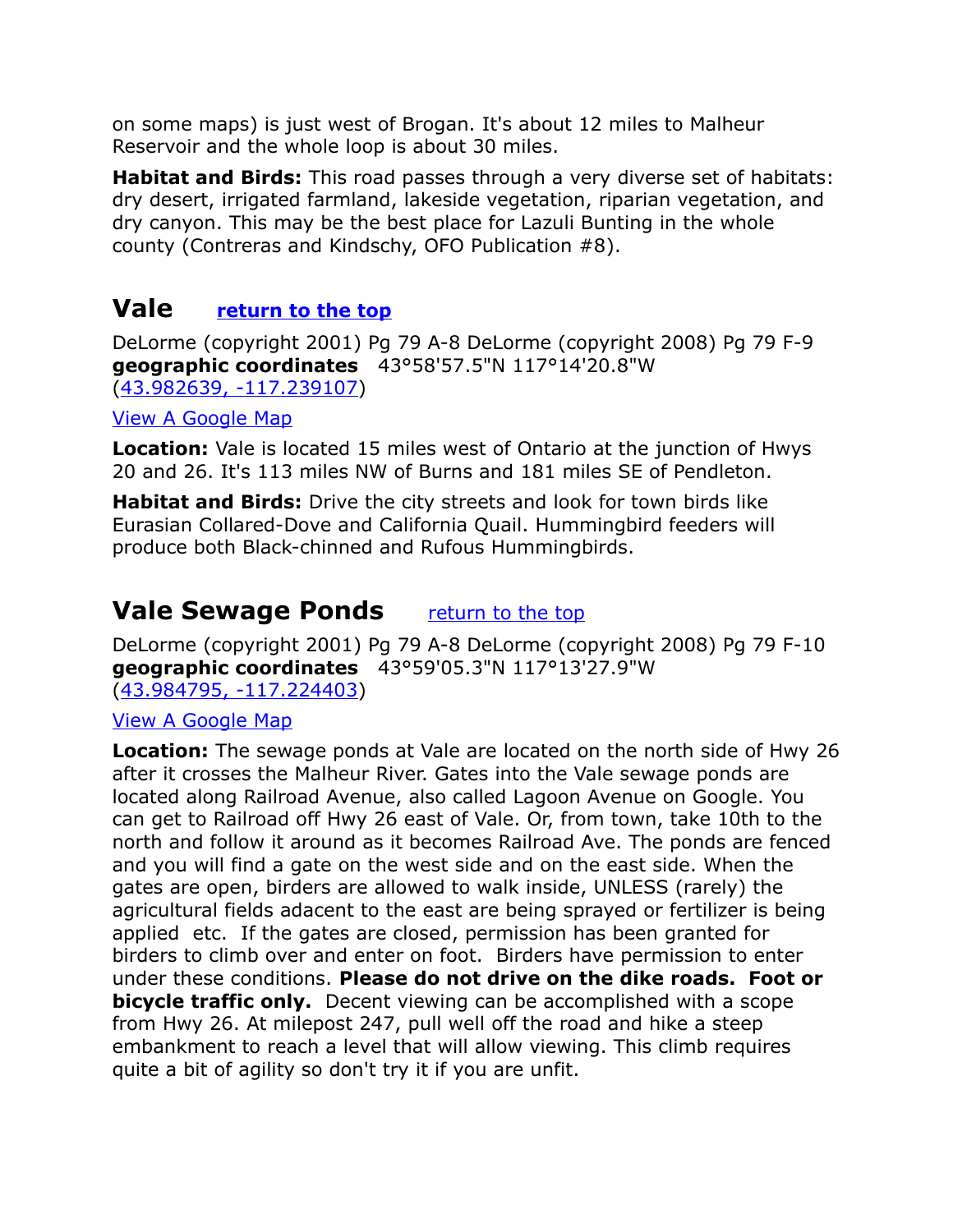**Habitat and Birds:** Like all sewage ponds, a wide variety of birds are attracted to the Vale ponds. Ducks, grebes, herons, gulls, and shorebirds can be found here. Summer is slow but the rest of the year should produce a quality birding experience.

# <span id="page-4-2"></span>**HWY 20 AREA**

### <span id="page-4-0"></span>**Warm Springs Reservoir [return to the top](#page-0-0)**

DeLorme (copyright 2001) Pg 78 B-4 DeLorme (copyright 2008) Pg 82 C-5 **geographic coordinates** 43 35' 07" N 118 12' 31" W

#### [View A Google Map](http://maps.google.com/maps/ms?hl=en&ie=UTF8&msa=0&msid=108036481085398338899.000470486e080f7296d12&ll=43.381098,-117.023621&spn=1.491147,4.084167&z=9)

**Location:** Located directly on the county line, the eastern half of this reservoir lies in Malheur County. Most of the access and the only facilities are on the west (Harney) side of the reservoir. Access is by a primitive dirt road that is not reliable in bad or wet weather. To get to the lake, leave Juntura on the Juntura-Riverside Road  $(43.746655, -118.085182)$ . There will be access side roads at 8.8 miles, 13.4 miles, and 16.7 miles. However, these are undeveloped roads and they have many branches that are unmarked and it's easy to get lost here. It is not recommended you try this route without a good local map of the area.

**Habitat and Birds:** This is remote location surrounded by dry sage habitat. This deep reservoir is a good waterfowl location. Grebes, ducks, and loons can be found here in season along with pelicans, cormorants, and gulls. Watch for Burrowing Owls and Sage Grouse on the way in. Plenty of other sage birds can be found around this arid lake.

### <span id="page-4-1"></span>**Juntura [return to the top](#page-0-0)**

DeLorme (copyright 2001) Pg 78 B-4 DeLorme (copyright 2008) Pg 82 A-5 **geographic coordinates** 43°44'42.6"N 118°04'49.0"W [\(43.745157, -118.080278\)](https://www.google.com/maps/place/43%C2%B044)

[View A Google Map](http://maps.google.com/maps/ms?hl=en&ie=UTF8&msa=0&msid=108036481085398338899.000470485ef542c5dfc4f&ll=43.916691,-118.074188&spn=0.849757,2.108002&z=10)

**Location:** Located 55 miles west of Vale on Hwy 20, Juntura is 57 miles NW of Burns.

**Habitat and Birds:** A small community of only a couple dozen houses. Check the town for migrants and invaders like Eurasian Collared-Dove and Western Scrub-Jay. The big draw for this area is the farmland before and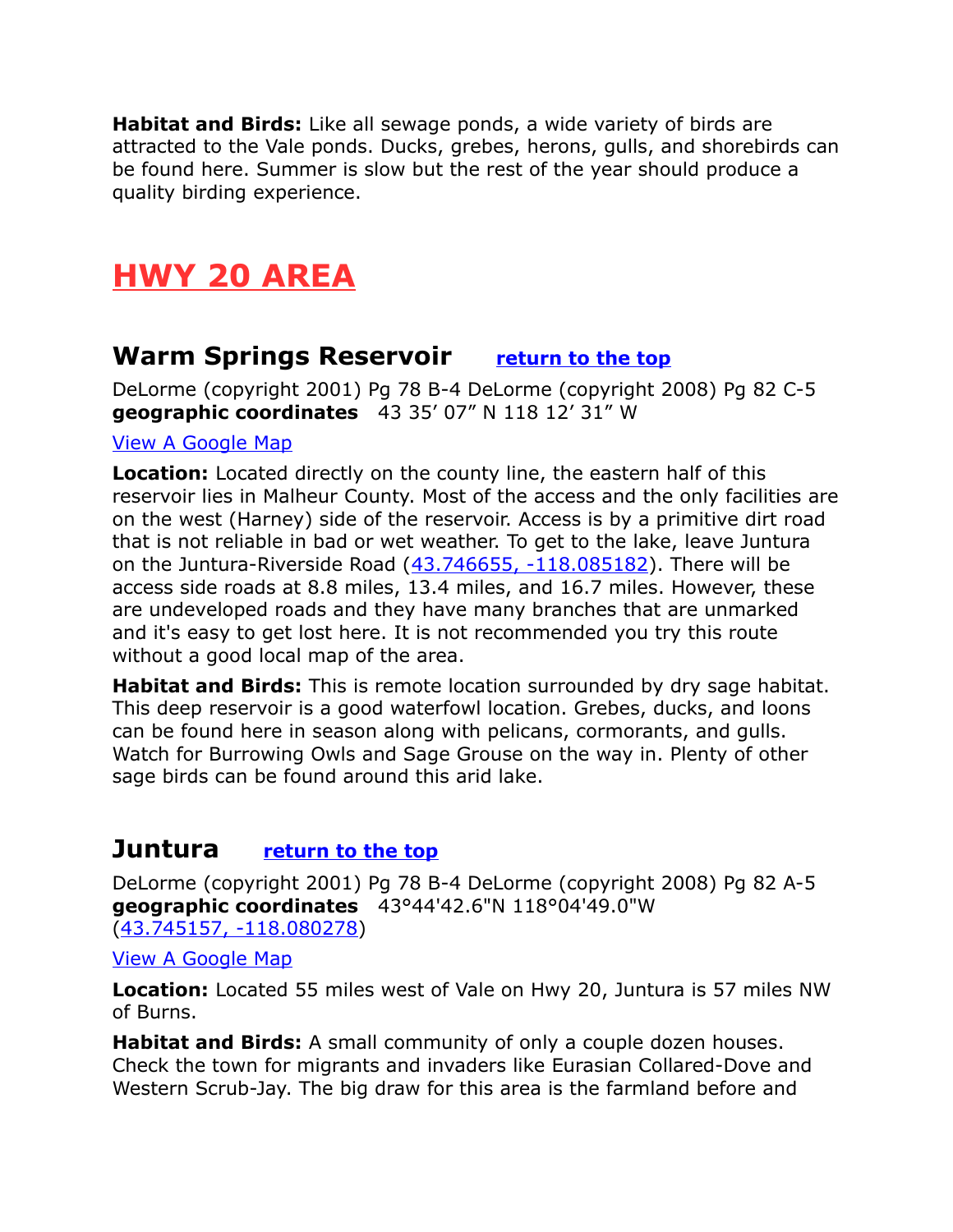after the town as well as the riparian area along the Beulah Reservoir Road [\(43°44'42.6"N 118°04'49.0"W\)](https://www.google.com/maps/place/43%C2%B044). Bobolinks nest here in summer. Bobolinks are late arrivers and early to depart so don't expect to see them much before mid-June or after mid-August. Other birds here include raptors, Longbilled Curlew, Wilson's Snipe, Sandhill Crane, Willet, Willow Flycatcher, Lazuli Bunting, and Eastern Kingbird. Juntura is a great place for migrating passerines and in the fall and spring, the trees are full of warblers and other goodies.

### <span id="page-5-0"></span>**Beulah Reservoir and Chukar Park [return to the top](#page-0-0)**

DeLorme (copyright 2001) Pg 78 A-4 DeLorme (copyright 2008) Pg 82 B-5 **geographic coordinates** 43°54'49.7"N 118°08'55.7"W [\(43.913816, -118.148816\)](https://www.google.com/maps/place/43%C2%B054)

[View A Google Map](http://maps.google.com/maps/ms?hl=en&ie=UTF8&msa=0&msid=108036481085398338899.000470485ef542c5dfc4f&ll=43.916691,-118.074188&spn=0.849757,2.108002&z=10)

[eBird Hotspot Checklist for Chukar Park](http://ebird.org/ebird/hotspot/L797693?yr=all&m=&rank=mrec)

[eBird Hotspot Checklist for Beulah Reservoir](http://ebird.org/ebird/hotspot/L797702?yr=all&m=&rank=mrec)

**Location:** From the eastern border of Juntura, take Beulah Road  $(43°44'42.6"$ N  $118°04'49.0"$  for 15 miles to the reservoir. On the way, stop in Chukar Park Campground (6 miles north of Juntura 43.747429, [-118.084085\)](https://www.google.com/maps/place/Chukar+Park,+Juntura,+OR+97911/@43.8033467,-118.1574474,847m/data=!3m2!1e3!4b1!4m13!1m7!3m6!1s0x0:0x0!2zNDPCsDQ0JzUwLjciTiAxMTjCsDA1JzAyLjciVw!3b1!8m2!3d43.747429!4d-118.084085!3m4!1s0x54b077085b3cd673:0x6f732ac5f555a0ea!8) and bird the riparian areas. This can be a great place to camp and start your birding day. At the NE end of Beulah Reservoir, Beulah Road crosses Warm Springs Creek. Check this area for migrants and marsh birds. After crossing Warms Springs Creek, the road will "T". Stay left and you will access the NW part of the lake where the north fork of the Malheur River feeds into the lake. This is another good, marshy spot to bird.

**Habitat and Birds:** The lake offers good waterfowl birding in spring and fall. Marsh birds can be found around the north end of the lake and migrants will frequent this area as well. Around the lake, check the juniper and sagebrush for dry land species like Vesper Sparrow and Gray Flycatcher. This may be the best place in the county to find Ash-throated Flycatcher (Contreras and Kindschy, OFO Publication #8). Ash-throated Flycatcher are often found near the entrance and across the road from Chukar Park. Nesting species in the park include Bushtit, Say's Phoebe and Lesser Goldfinch.

A recent trip to this lake in June produced the following species: Birds observed: Horned Grebe, Eared Grebe, Pied-billed Grebe, Western Grebe, Clark's Grebe, American White Pelican (8), Double Crested Cormorant, American Bittern, Great Egret, Black-crowned Night-Heron, Redhead, Chukar, American Avocet, Caspian Tern, Forster's Tern, Common Nighthawk, Vaux's Swift, Eastern Kingbird, Violet-green Swallow, Bullock's Oriole, Blackheaded Grosbeak, Western Meadowlark, Yellow-headed Blackbird, Redwinged Blackbird, Common Poorwill (heard at dusk). *Thanks to Wayne and Patty Bowers for this list.*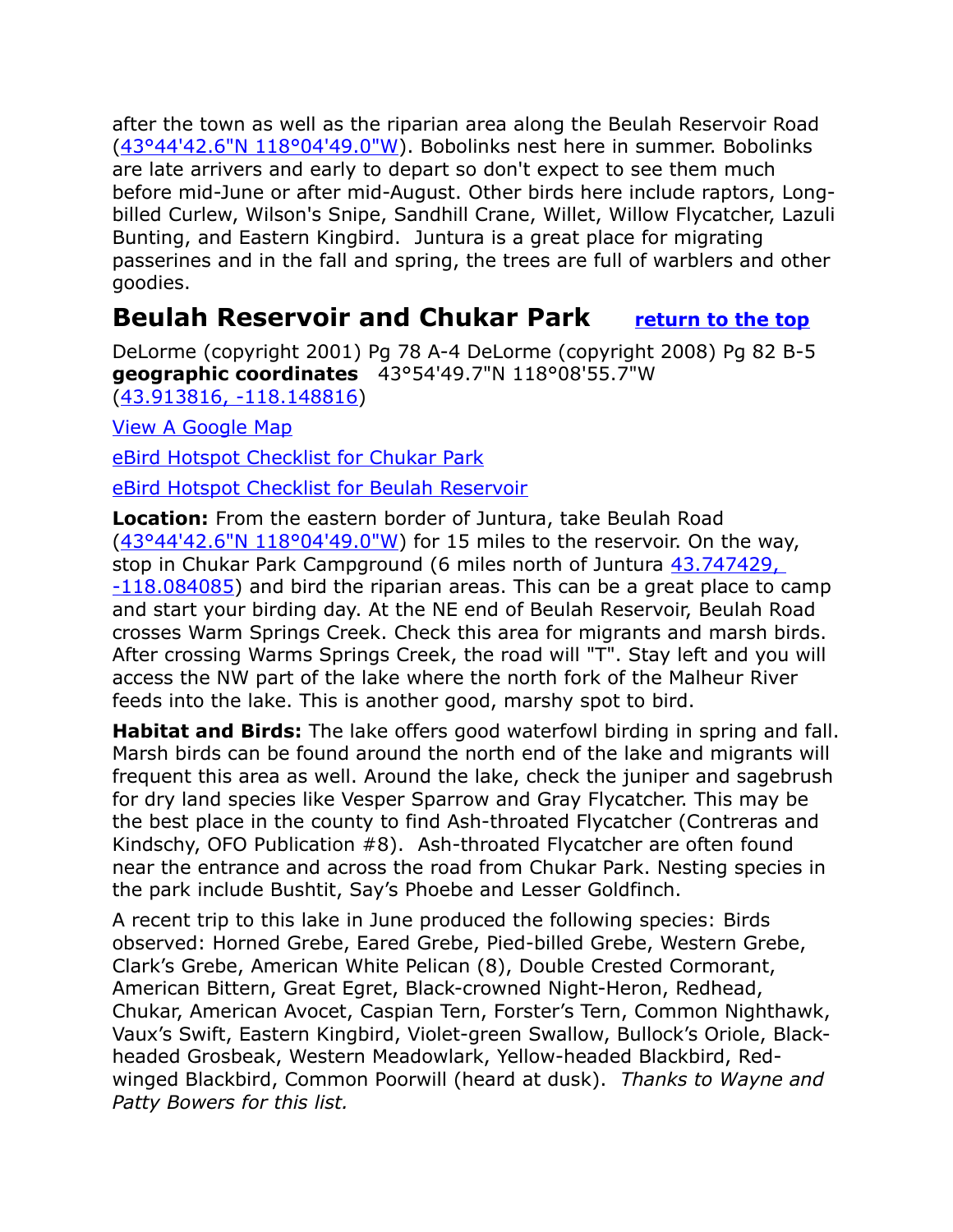### <span id="page-6-0"></span>**Bully Creek Reservoir <u>[return to the top](#page-0-0)</u>**

DeLorme (copyright 2001) Pg 83 D-7 DeLorme (copyright 2008) Pg 79 F-9 **geographic coordinates** 44°01'20.9"N 117°24'04.3"W [\(44.022461, -117.401183\)](https://www.google.com/maps/place/44%C2%B001)

[View A Google Map](http://maps.google.com/maps/ms?hl=en&ie=UTF8&msa=0&msid=108036481085398338899.0004704834639f76fe0eb&ll=44.026396,-117.000275&spn=0.848189,2.108002&z=10)

#### [Bully Creek Reservoir](http://traveloregon.com/see-do/natural-wonders/bodies-of-water/lakes-reservoirs/bully-creek-reservoir/)

**Location:** Travel seven miles west of Vale on Hwy 20 to Graham Blvd. Turn right (north) and travel five miles to Bully Creek Road. The reservoir is 3.5 miles north on this road. Make sure you check the campground for passerines. The road goes around the north side of the reservoir and offers good viewing with a scope. The east end of the reservoir is shallow and has good vegetation. Follow the creek for as long as you like, birding along the way.

**Habitat and Birds:** The campground and riparian areas provide opportunities for viewing migrating birds. In the spring, fall, and winter you may see loons, grebes, ducks, and hawks. This may be the best place in the county to search for Western and Clark's Grebes. American White Pelicans can often be found in summer. Check the red, rocky areas for Golden Eagle and Canyon Wren. Rare birds here include Pacific Loon, Sanderling, Sharptailed Sandpiper, Pectoral Sandpiper, Short-billed Dowitcher, Red-necked Phalarope, Franklin's Gull, Thayer's Gull, Common Tern, Black Tern, and Northern Mockingbird. (Contreras and Kindschy, OFO Publication #8)

# <span id="page-6-2"></span>**ONTARIO AREA**

### <span id="page-6-1"></span>**Snake River (Near Farewell Bend)** [return to the top](#page-0-0)

DeLorme (copyright 2001) Pg 83 C-7 DeLorme (copyright 2008) Pg 79 E-10 **geographic coordinates** 44°17'35.2"N 117°13'22.7"W [\(44.293114, -117.222961\)](https://www.google.com/maps/place/44%C2%B017)

#### [View A Google Map](http://maps.google.com/maps/ms?hl=en&ie=UTF8&msa=0&msid=108036481085398338899.0004741cd94fbb71418ab&ll=44.268805,-117.390976&spn=0.21118,0.527&z=10)

**Location:** Though Farewell Bend State Recreational Area is technically in Baker County, the county line is on the south end of the park and a short drive from Farewell Bend will bring you to northern Malheur County. From I-84 (this is about 24 miles north of Ontario and about 49 miles south of Baker City), take exit 353 and travel north on Hwy 30. You will be in Malheur County until you reach the park. You can go back to I-84 and take it three miles south to exit 356 and take Hwy 201 south and east along the river. There are periodic pull-offs here that will give you good looks at the river.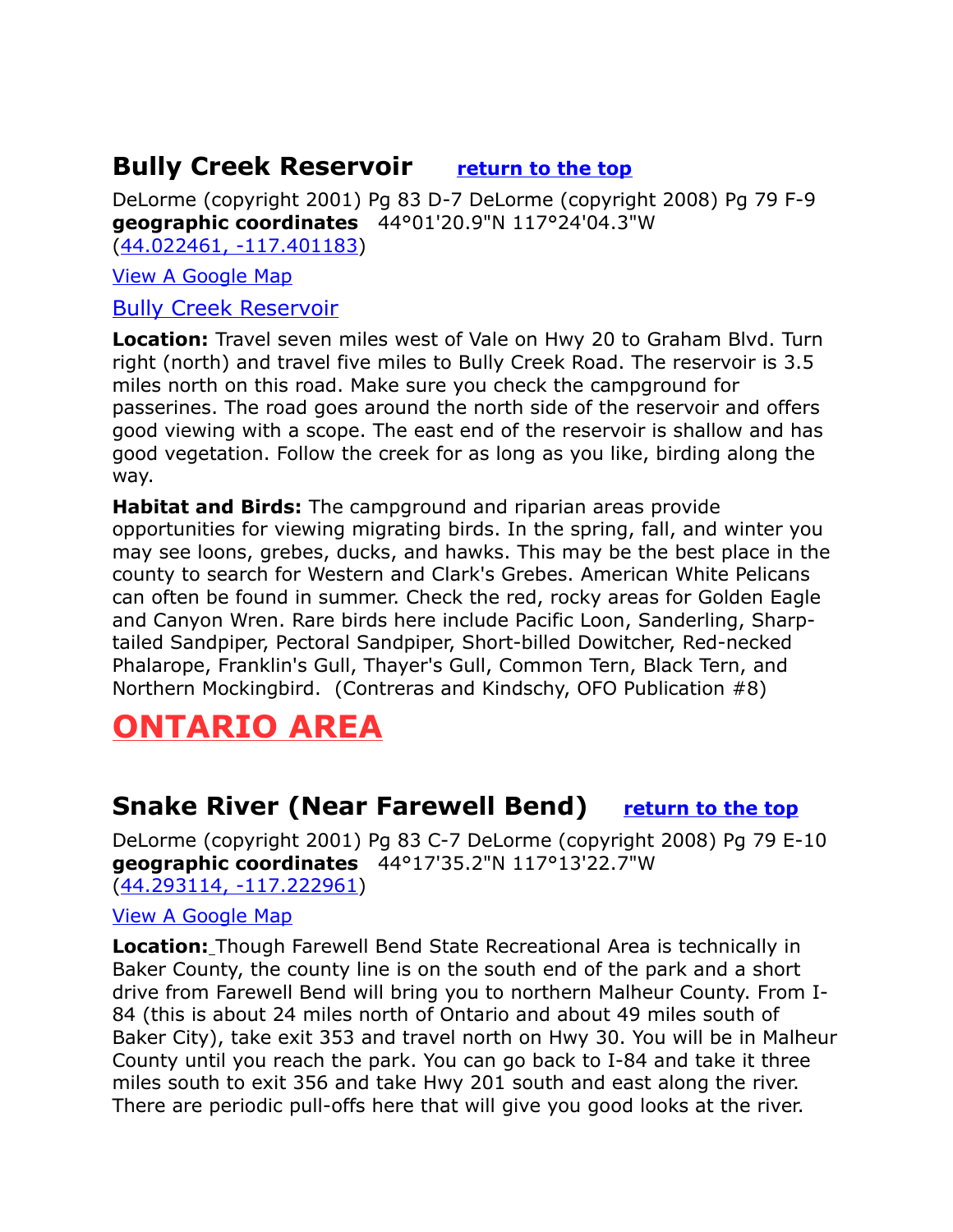**Habitat and Birds:** Make stops along the river and survey for gulls, waterfowl, migrants, waders, and a whole host of other species. This is the most consistent place to find American White Pelican in the county. Scan the gull flocks for unusual gulls. You might be able to find something very rare like Glaucous-winged Gull or Thayer's Gull (Contreras and Kindschy, OFO Publication #8). Other rarities can show up here. Four Ancient Murrelets were spotted at this location on one occasion.

### <span id="page-7-1"></span>**Love Reservoir [return to the top](#page-0-0)**

DeLorme (copyright 2001) Pg 83 C-8 DeLorme (copyright 2008) Pg 79 E-9 **geographic coordinates** 44°14'33.4"N 117°13'44.6"W [\(44.242623, -117.229061\)](https://www.google.com/maps/place/44%C2%B014)

#### [View A Google Map](http://maps.google.com/maps/ms?hl=en&ie=UTF8&msa=0&msid=108036481085398338899.0004741cd94fbb71418ab&ll=44.268805,-117.390976&spn=0.21118,0.527&z=10)

**Location:** Love Reservoir is located about five miles south of Farewell Bend State Recreational Area. From I-84 (this is about 21 miles north of Ontario and about 52 miles south of Baker City) take exit 356. If you are coming from the north on I-84 Southbound, look for Love Reservoir Road while still on the off-ramp of the freeway  $(44.260546, -117.183362)$ . This dirt road travels west from the off-ramp and can be fairly rough. It's not recommended that you use this road if it has rained or snowed recently. If coming from the south on I-84 North, you will have to take a different route. The easiest thing to do is to go to the next exit north (exit 353 is only three miles north) and get on I-84 southbound. Then follow the previous directions. Once you get on Love Reservoir Road, follow the signs to the reservoir. If you don't see signs, just keep right at every branch in the road and you will come to Love Reservoir. It's about five miles from the freeway.

**Habitat and Birds:** Love Reservoir's proximity to the Snake River makes it a natural magnet for migrants. It's flat sage land is attractive to breeding Long-billed Curlew and just about any form of water bird could be found here. Few make it out here during shorebird season but it's likely that some unusual species could be found if more people visited here.

### <span id="page-7-0"></span>**Malheur River [return to the top](#page-0-0)**

DeLorme (copyright 2001) Pg 79 A-8 DeLorme (copyright 2008) Pg 79 F-10 **geographic coordinates** 43°59'08.4"N 117°13'24.1"W [\(43.985656, -117.223362\)](https://www.google.com/maps/place/43%C2%B059)

#### [View A Google Map](http://maps.google.com/maps/ms?hl=en&ie=UTF8&msa=0&msid=108036481085398338899.0004704834639f76fe0eb&ll=44.026396,-117.000275&spn=0.848189,2.108002&z=10)

**Location:** In Malheur County, the Malheur River flows east from the Malheur National Forest, past Vale, and joins the Snake River near Ontario. Much of its path takes it through private property but there are several locations in Vale that offer some viewing. Wadleigh Park on the SE corner of town might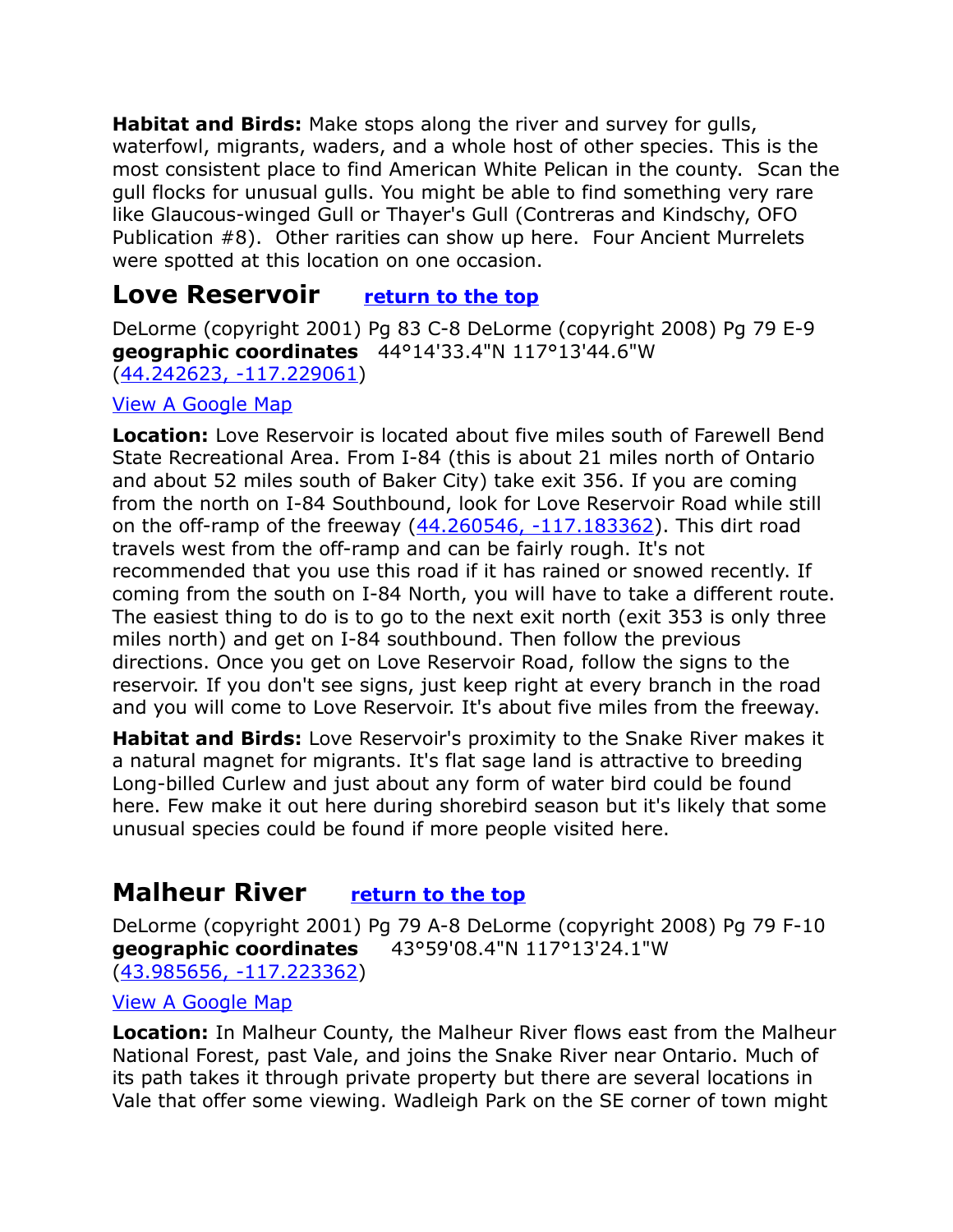give the best access. Several roads cross the river and you can park away from the bridges and walk near them. Be careful to stay off the bridges as there is not room for safe foot traffic. "A" Street and Washington Street both have bridges over the river, as does Glenn Street to the south of town.

**Habitat and Birds:** The Malheur River has plenty of riparian vegetation and can host abundant migrants in season. Black-crowned Night-herons and the occasional Great Egret are possible. Water birds include a variety of ducks, Double-crested Cormorant, Pied-billed Grebe, and other hydrophiles.

### <span id="page-8-1"></span>**Malheur Butte [return to the top](#page-0-0)**

DeLorme (copyright 2001) Pg 83 D-8 DeLorme (copyright 2008) Pg 79 F-10 **geographic coordinates** 44°00'38.0"N 117°05'19.8"W [\(44.010559, -117.088819\)](https://www.google.com/maps/place/44%C2%B000)

#### [View A Google Map](http://maps.google.com/maps/ms?hl=en&ie=UTF8&msa=0&msid=108036481085398338899.0004704834639f76fe0eb&ll=44.026396,-117.000275&spn=0.848189,2.108002&z=10)

**Location:** Travel south out of Ontario toward Vale. Take Hwy 20/26 toward Vale. From the Junction of 201 and 20/26, go four miles west to Butte Road. Turn right on Butte Rd. and go two miles to the north side of the butte. There are access roads here that will get you to the base of the butte.

**Habitat and Birds:** This is a dry sagebrush area and sagebrush species can be found here. Look and listen for Sage Thrasher, Brewer's Sparrow, and Sagebrush Sparrow. This is an excellent spot to see Prairie Falcon and they have nested here in the past.

### <span id="page-8-0"></span>**Ontario <u>[return to the top](#page-0-0)</u>**

DeLorme (copyright 2001) Pg 88 D-4 DeLorme (copyright 2008) Pg 79 F-10 **geographic coordinates** 44°01'29.3"N 116°58'32.6"W [\(44.024815, -116.975717\)](https://www.google.com/maps/place/44%C2%B001)

[View A Google Map](http://maps.google.com/maps/ms?hl=en&ie=UTF8&msa=0&msid=108036481085398338899.0004704834639f76fe0eb&ll=44.026396,-117.000275&spn=0.848189,2.108002&z=10)

#### [City Information](http://www.city-data.com/city/Ontario-Oregon.html)

**Location:** Ontario is located near the Oregon-Idaho border. I-84 runs through the town. It is 39 miles NW of Nampa, Idaho and 298 miles east of Portland. Two good birding parks within the city limits are Lions Park [\(44.025564, -116.973421\)](https://www.google.com/maps/place/44%C2%B001) and Beck Kiwanis Park (44.037080, [-116.968185\)](https://www.google.com/maps/place/44%C2%B002). To find Lions Park take exit 376 to East Idaho Avenue (Hwy 30 and OR 201). Stay on this road for 1.4 miles as it winds through town. The park will be on your right in the center of town. To find Beck Kiwanis Park, take exit 374 from I-84 and travel south on Oregon Street (Hwy 30 & OR 201). Go 0.8 miles and turn right on Fourth Street. Go two blocks and turn right on NW 8th Ave. Go 1.5 blocks to Beck Park. There are two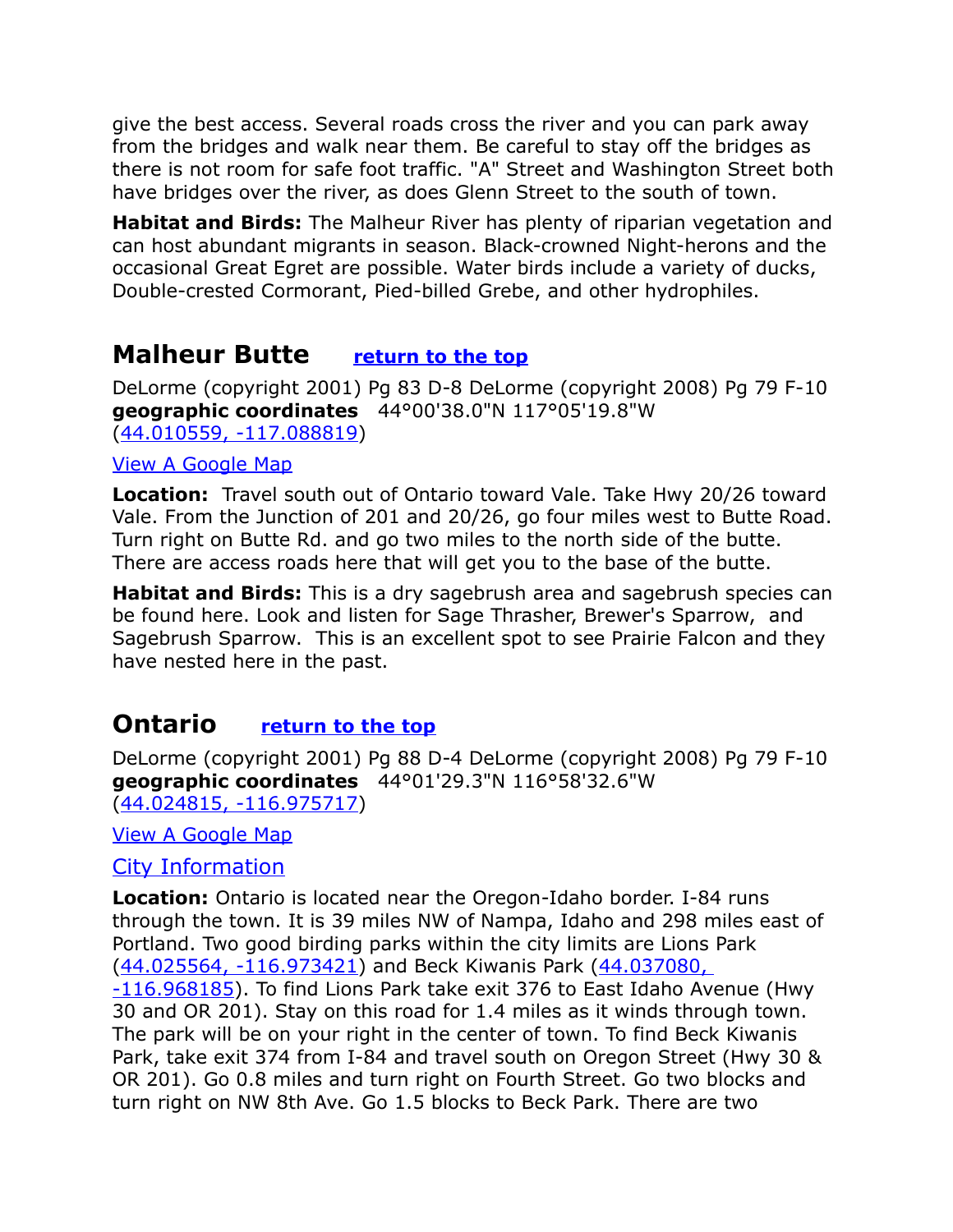cemeteries in town. One is located just south of Lions Park on South Park Blvd. The other is located 6 blocks east of Beck Kiwanis Park on NW 10th St.

**Habitat and Birds:** Both city parks are good for gulls since they are close to the Snake River. Both have good tall trees and Beck has several good ponds for waterfowl and migrants.

### <span id="page-9-1"></span>**Ontario Airport <u>[return to the top](#page-0-0)</u>**

DeLorme (copyright 2001) Pg 88 D-4 DeLorme (copyright 2008) Pg 79 F-10 **geographic coordinates** 44°01'36.5"N 117°01'00.3"W [\(44.026805, -117.016743\)](https://www.google.com/maps/place/44%C2%B001)

[View A Google Map](http://maps.google.com/maps/ms?hl=en&ie=UTF8&msa=0&msid=108036481085398338899.0004704834639f76fe0eb&ll=44.026396,-117.000275&spn=0.848189,2.108002&z=10)

**Location:** Located on the west edge of town, the airport can be accessed in several ways. From Ontario, take any road heading west and you should end up on the Yturri Beltline. At the junction of the beltline and OR 201, turn west onto SW 4th St. This road will give you a view of the north side of the airport. You can then make a loop around the airport using Clark Blvd, SW 18th, and Hwy 30. Pull off wherever you have good viewing and scan for birds.

**Habitat and Birds:** Gulls sometimes loaf here and strange things are possible (Snowy Owl for example).

### <span id="page-9-0"></span>**Ontario Sewage Ponds [return to the top](#page-0-0)**

DeLorme (copyright 2001) Pg 88 D-4 DeLorme (copyright 2008) Pg 79 F-10 **geographic coordinates** 44°02'21.7"N 116°59'43.8"W [\(44.039356, -116.995498\)](https://www.google.com/maps/place/44%C2%B002)

[View A Google Map](http://maps.google.com/maps/ms?hl=en&ie=UTF8&msa=0&msid=108036481085398338899.0004704834639f76fe0eb&ll=44.026396,-117.000275&spn=0.848189,2.108002&z=10)

[eBird Hotspot Checklist for Ontario Sewage Ponds](http://ebird.org/ebird/hotspot/L2884158?yr=all&m=&rank=mrec)

**Location:** Take exit 374 and turn west on Hwy 30 (OR 201). Shortly after the exit, look for the Tony Yturri Memorial Beltline. Take the beltline west for about a mile and look for Washington Drive. Turn right onto Washington Drive and go 1.2 miles past several curves to the entrance of the sewage ponds. The office is open weekdays but limited on Saturdays (8 to 10 a.m.). Going to the office during open hours means that you sign in and then are allowed driving access to the ponds. If you are there on the weekend and the gate is locked, check out several kiosks set up for hunters around the ponds. You can view birds from these vantage points. Make sure you check the wild area to the south of the ponds and on the other side of Malheur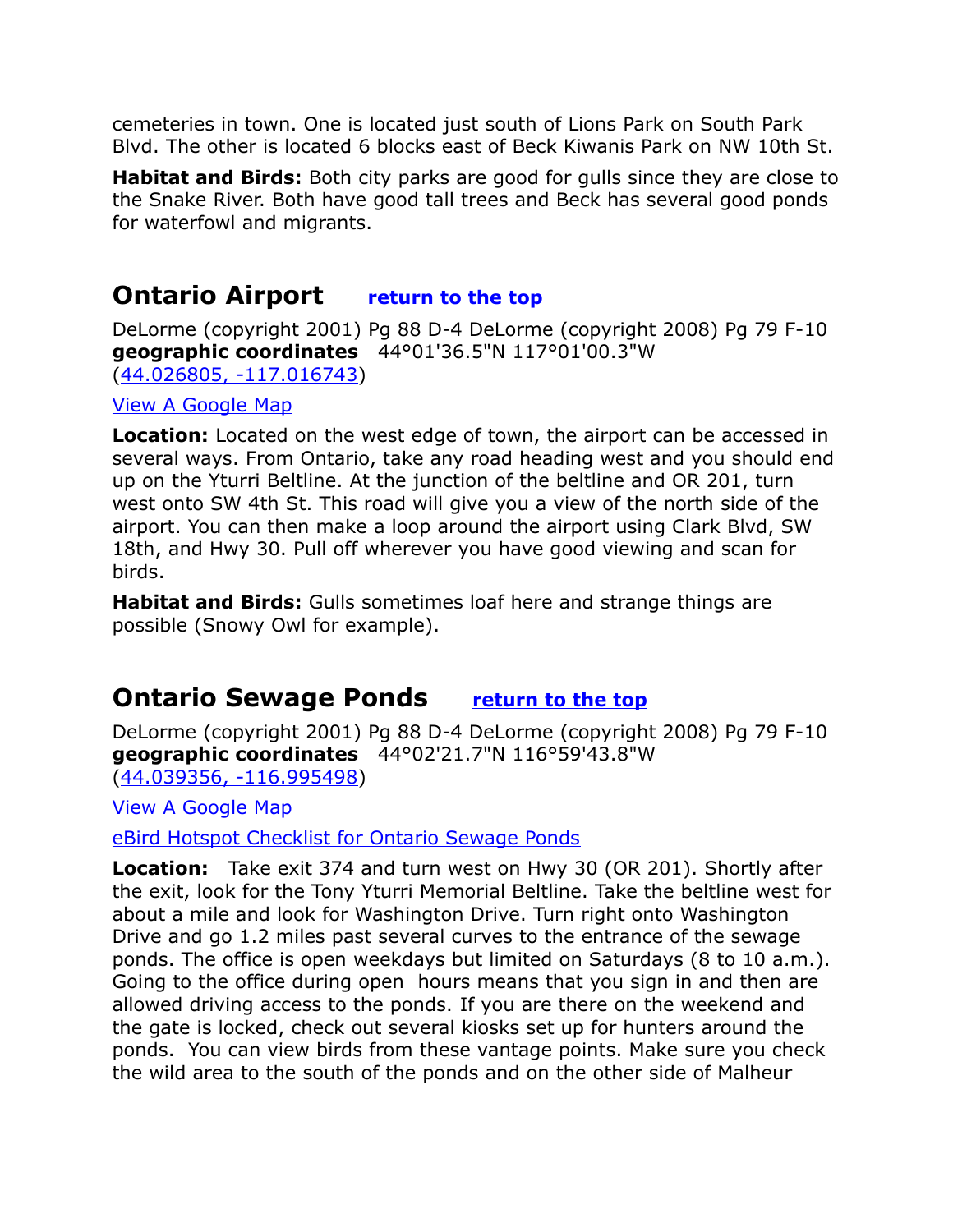Drive. This is city property. There are cattle on this land at times but it has sagebrush and can host several species of sparrows.

**Habitat and Birds:** Like all sewage ponds, a wide variety of birds are attracted to the Ontario ponds. Ducks, grebes, herons, gulls, and shorebirds can be found here. Summer is slow but the rest of the year should produce quality birding. Rare birds here include Red-breasted Merganser.

### <span id="page-10-0"></span>**Ontario State Park [return to the top](#page-0-0)**

DeLorme (copyright 2001) Pg 88 D-4 DeLorme (copyright 2008) Pg 79 F-10 **geographic coordinates** 44°02'58.0"N 116°58'28.9"W [\(44.049444, -116.974691\)](https://www.google.com/maps/place/44%C2%B002)

[View A Google Map](http://maps.google.com/maps/ms?hl=en&ie=UTF8&msa=0&msid=108036481085398338899.0004704834639f76fe0eb&ll=44.026396,-117.000275&spn=0.848189,2.108002&z=10)

#### [Ontario State Park Website](http://oregonstateparks.org/index.cfm?do=parkPage.dsp_parkPage&parkId=3)

**Location:** Located 1 mile north of Ontario off of I-84. Take exit 374 and turn east on Hwy 30 (OR 201). The park is just a short distance from the exit. This is a day-use area and the park provides free Wi-Fi access so you can check for local rare birds. Walk the gravel hiking path that begins at the west end of the parking lot. It will take you through riparian vegetation and give you a good look at the river.

**Habitat and Birds:** Large cottonwoods and access to the Snake River provide good birding here. Migrant songbirds stop here to fuel up and there are several protected areas of the river that can harbor herons and ducks. Black-crowned Night-herons are often found here. Osprey cruise the river and Double-crested Cormorants can be found loafing on rocks in the river.

### <span id="page-10-1"></span>**Nyssa [return to the top](#page-0-0)**

DeLorme (copyright 2001) Pg 79 DeLorme (copyright 2008) Pg 82 C-5 **geographic coordinates** 43°52'36.8"N 117°00'01.7"W [\(43.876875, -117.000483\)](https://www.google.com/maps/place/43%C2%B052)

[View A Google Map](http://maps.google.com/maps/ms?hl=en&ie=UTF8&msa=0&msid=108036481085398338899.0004704834639f76fe0eb&ll=44.026396,-117.000275&spn=0.848189,2.108002&z=10)

#### [City Information](http://smalltownoregon.com/16southeast/nyssa.html)

**Location:** Nyssa is a community of about 3000 people, located 10 miles south of Ontario on Hwy 20/26/201. In the center of town, Hwys 20 and 26 peel off and head to Idaho while Hwy 201 continues south. Stay on 201 at this intersection. The Nyssa schools are near this junction. The elementary, middle, and high schools are all together here so there is a good chunk of public land to be explored. Do not wander around with binoculars during school hours. There are several large trees and open fields here that can attract migrants and resting birds. North Park [\(43.883112, -116.998762\)](https://www.google.com/maps/place/43%C2%B052) is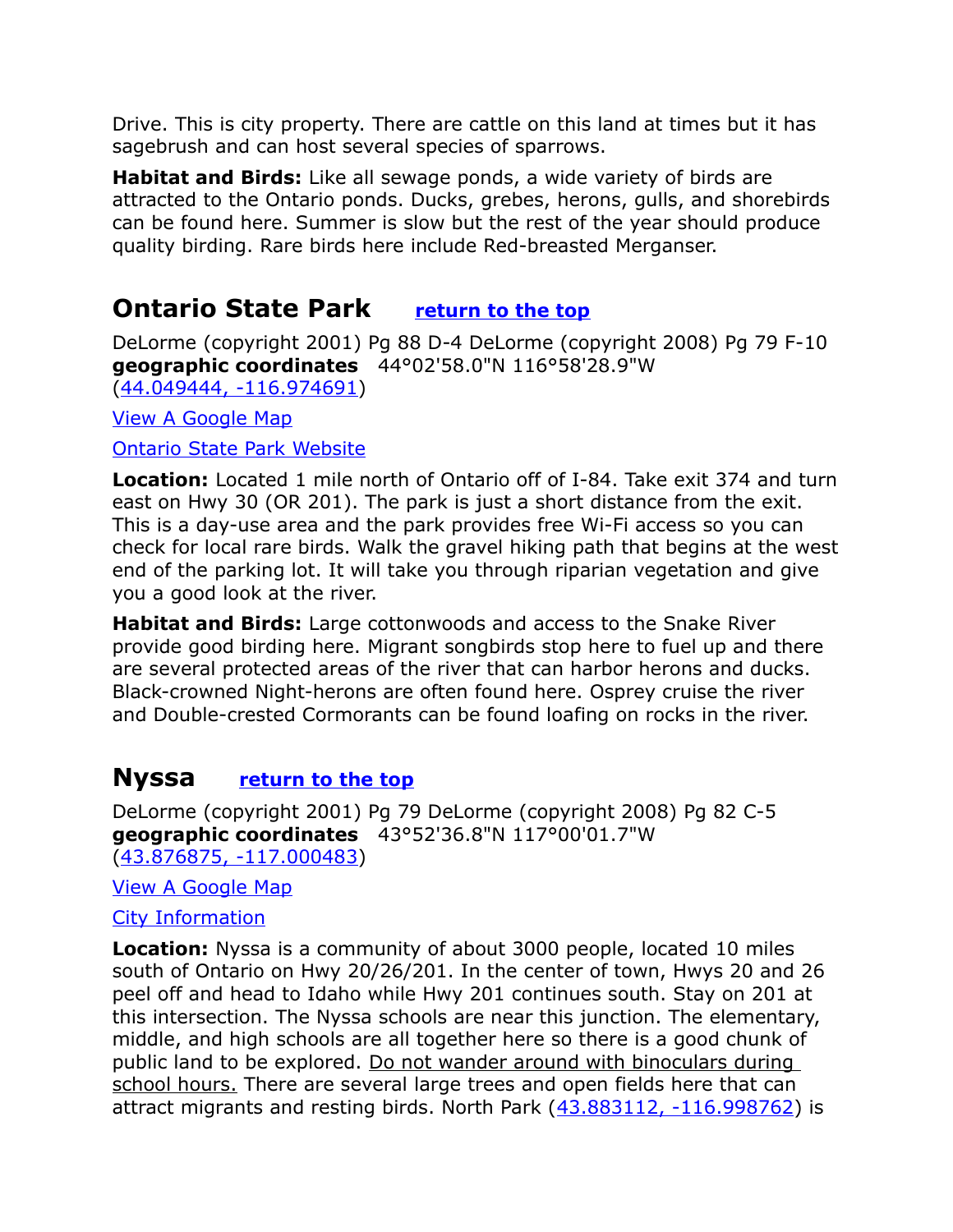located on 5th Street on the north side of town while South Park [\(43.874984, -117.001278\)](https://www.google.com/maps/place/43%C2%B052) is located on 6th Street on the south side of town. Both have large trees and open fields.

**Habitat and Birds:** With the river close at hand, plenty of waterfowl can be found here. City parks and large deciduous trees bring in the passerines, so a quick morning stroll through Nyssa can be productive. Look for ducks and geese along the waterways and Ring-necked Pheasant in the fields around town. Great Blue Herons and Black-crowned Night-Herons should be present along with occasional egrets. Cooper's Hawks can be found around town and Prairie Falcons are just beyond the city limits. Keep an eye out for winter sparrows and Eurasian Collared-Doves. Rare birds here include 31 Marbled Godwits on a single day in 1980.

# <span id="page-11-2"></span>**OWYHEE AREA**

### <span id="page-11-1"></span>**Snake River at Adrian [return to the top](#page-0-0)**

DeLorme **(copyright 2001)** Pg 79 A-8 DeLorme (copyright 2008) Pg 83 B-10 **geographic coordinates** 43°44'26.2"N 117°04'18.9"W [\(43.740606, -117.071905\)](https://www.google.com/maps/place/43%C2%B044)

#### [View A Google Map](http://maps.google.com/maps/ms?hl=en&ie=UTF8&msa=0&msid=108036481085398338899.00047048e2ea821443303&ll=43.612217,-116.194153&spn=1.708168,4.216003&z=9)

**Location:** Located 12 miles south of Nyssa, Adrian borders the Snake River. Though most access is barred by private land, there are a few areas that get close to the river and could harbor migrants and local nesters. Take Main Street east to 5th Street and then north to Otis Road for the best viewing. On the south end of town, there is a large grove of trees that can be viewed by pulling over and listening from the road. The trees here are on private property so, as always, please respect property rights.

**Habitat and Birds:** Look for rafts of loafing ducks along the river in all seasons except summer.

#### <span id="page-11-0"></span>**Lake Owyhee State Park and Owyhee Lake [return to the top](#page-0-0)**

DeLorme (copyright 2001) Pg 79 B-7 DeLorme (copyright 2008) Pg 83 C-9 **geographic coordinates** 43°36'57.3"N 117°15'12.5"W [\(43.615915, -117.253472\)](https://www.google.com/maps/place/43%C2%B036)

[View A Google Map](http://maps.google.com/maps/ms?hl=en&ie=UTF8&msa=0&msid=108036481085398338899.000470486e080f7296d12&ll=43.381098,-117.023621&spn=1.491147,4.084167&z=9)

[Park Brochure](http://oregonstateparks.org/index.cfm?do=main.loadFile&load=_siteFiles/publications/38160_lake_owyhee094350.pdf)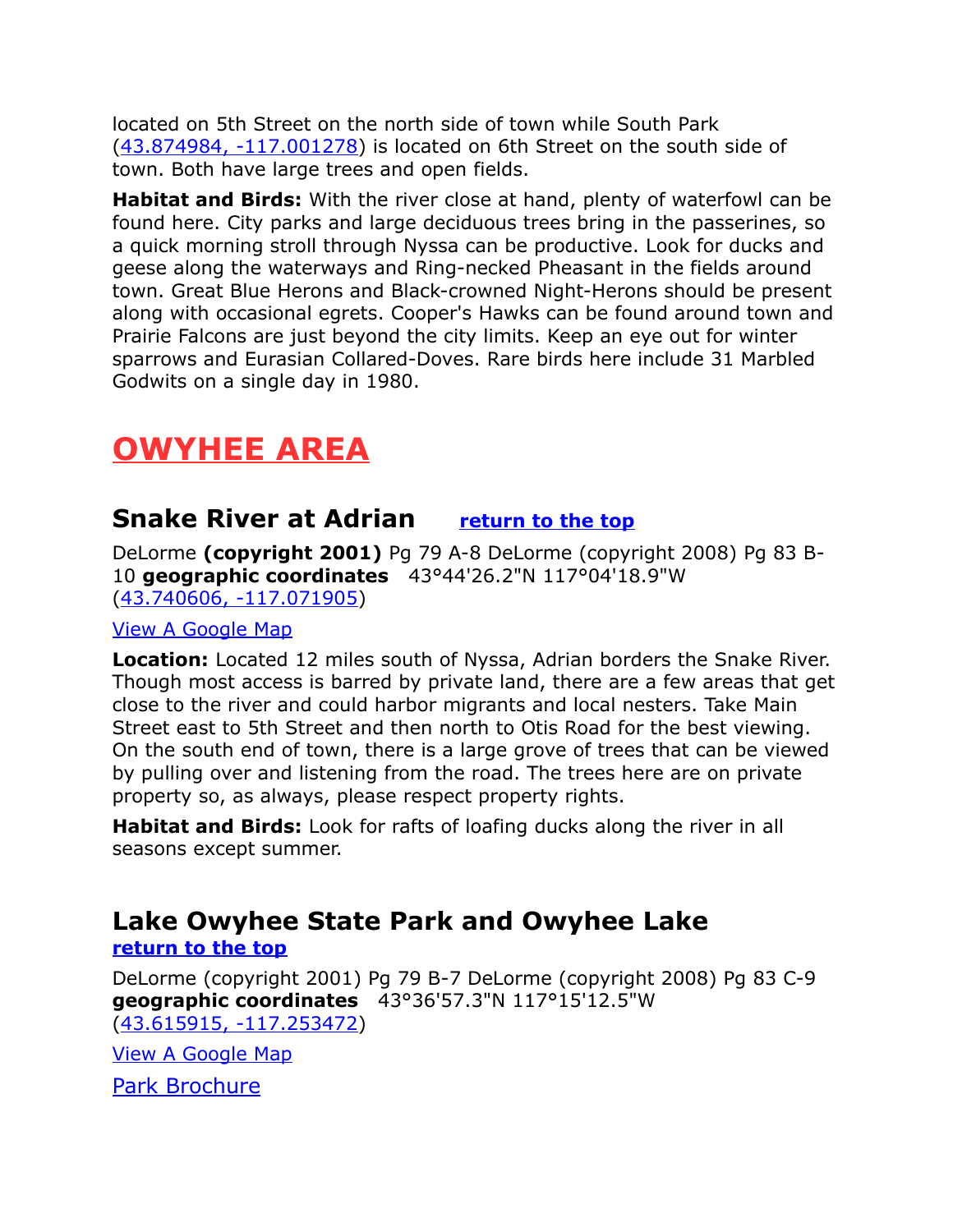**Location:** This is a 53 mile lake whose name is a variation on the word Hawaii. Early explorers included some Hawaiians and the name was given to the Owyhee River to honor two Hawaiians who were killed by Native Americans. This is a very rugged part of Oregon so please plan ahead before visiting here or Succor Creek State Recreational Area. There are no stores for supplies so stock up in Ontario or Nyssa before you leave "civilization" (there is a small market at Owyhee called Owyhee Grocery). From Nyssa, travel south on 201 for eight miles to the community of Owyhee. Turn right on Owyhee Avenue and travel west for four miles to Owyhee Lake Road. Take this road 19 miles to the dam and follow the signs to the state park. This is one of the most scenic drives in Oregon, so it is well worth the trip. The birding is good too.

A good side trip here is to bird a two track road that borders a ditch next to the Owyhee River and gets you very close to the cottonwoods and alder thickets that line the river. From Owyhee, go 3.5 miles on Owyhee Avenue just as if you were going to Owyhee Reservoir. Travel 3.5 miles and look for the Owyhee Ditch that flows under the road. Take the dirt road that follows the ditch. This three mile road will expose you to plenty of riparian areas that are full of birds. The road is good for passenger cars in good weather only. There are few areas to turn around here so be prepared to back out if road conditions prove to be too much for your vehicle (It's really pretty smooth). A Black-billed Cuckoo record (not accepted by OBRC) came from an area near here and it has been described as, "the best habitat for Yellowbilled Cuckoo in Oregon" (Contreras and Kindschy, OFO Publication #8).

**Habitat and Birds:** Canyon species like Chukar, Rock Wren, Canyon Wren, and Lazuli Bunting are common. Say's Phoebes inhabit the slopes and the riparian areas can produce just about any migrant. Check the numerous riparian areas at your leisure. Many are in a hurry to get to the reservoir so they fail to bird the riparian areas that precede it. This is a mistake. Watch the gull flocks. Herring Gull has been seen here before (Contreras and Kindschy, OFO Publication #8).

### <span id="page-12-0"></span>**Succor Creek State Recreational Area**

#### **[return to the top](#page-0-0)**

DeLorme (copyright 2001) Pg 79 C-8 DeLorme (copyright 2008) Pg 83 C-10 **geographic coordinates** 43°27'54.3"N 117°07'14.8"W [43.465093, -117.120767](https://www.google.com/maps/place/43%C2%B027)

[View A Google Map](http://maps.google.com/maps/ms?hl=en&ie=UTF8&msa=0&msid=108036481085398338899.000470486e080f7296d12&ll=43.381098,-117.023621&spn=1.491147,4.084167&z=9)

[eBird Hotspot Checklist for Succor Creek](http://ebird.org/ebird/hotspot/L855401?yr=all&m=&rank=mrec)

**Location:** Coming from the north, travel 21 miles south of Nyssa on 201 and turn on the Succor Creek Road (there is a small brown sign here). Travel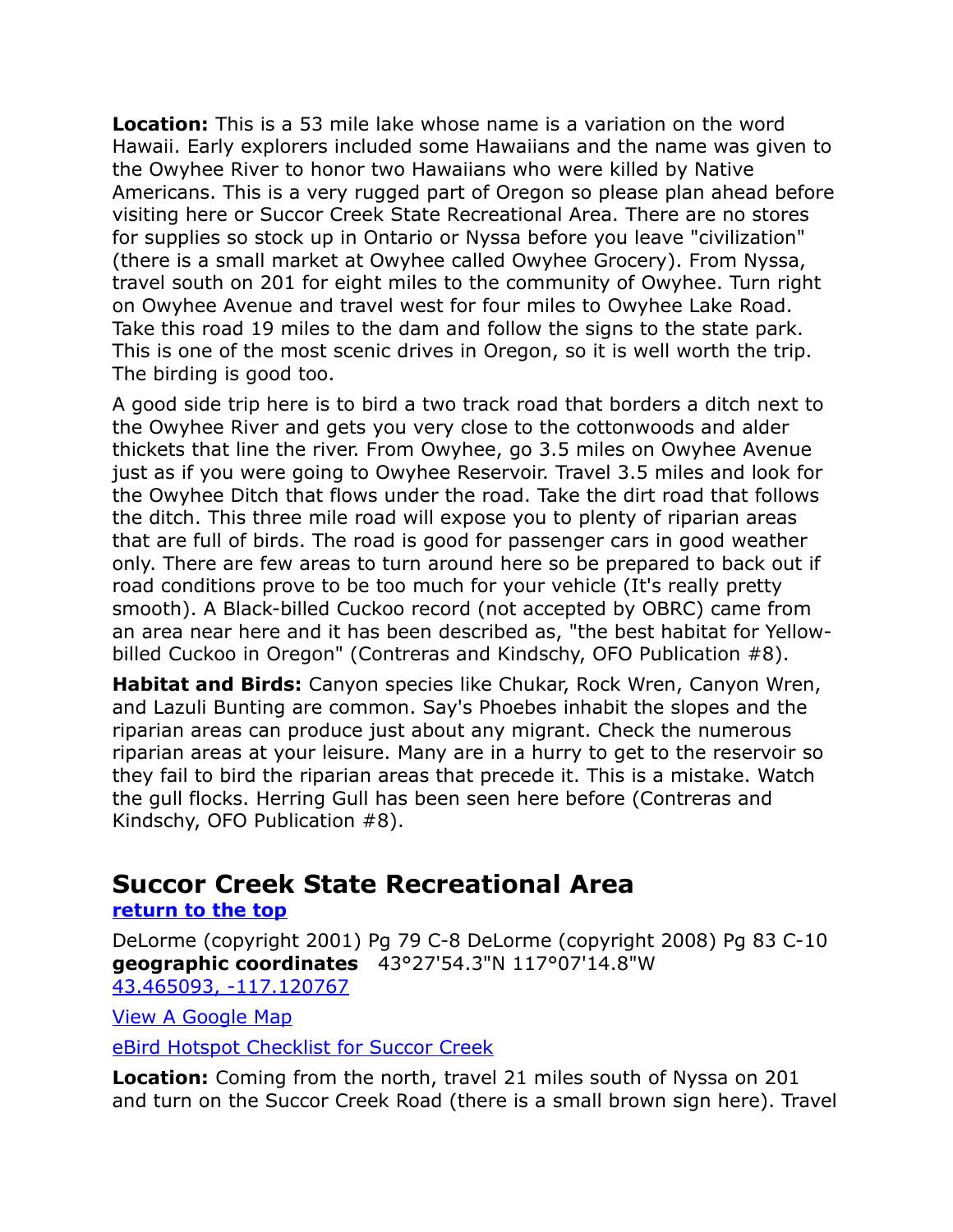11.6 miles to the recreational area. Coming from the south (Jordan Valley) travel north on 95 for 18 miles and turn on Succor Creek Road. Travel on this road for 19 miles to the recreational area. The road gets pretty rough climbing out of Succor Creek but it's better once it nears the Leslie Gulch cutoff.

**Habitat and Birds:** This road begins in grassland habitat, then becomes dominated by sagebrush, then canyon-lands, and finally some farmland. Western Meadowlarks and Savannah Sparrows give way to Sage Thrashers and Brewer's Sparrows which, in turn, give way to Canyon Wrens, Whitethroated Swift, Chukar, and Cliff Swallows. The riparian areas along Succor Creek are lush and provide homes for Western Wood-Peewees and Spotted Towhees among many others.

### <span id="page-13-1"></span>**Leslie Gulch [return to the top](#page-0-0)**

DeLorme (copyright 2001) Pg 79 C-7 DeLorme (copyright 2008) Pg 83 D-9 **geographic coordinates** 43°19'16.1"N 117°19'08.4"W [\(43.321140, -117.319004\)](https://www.google.com/maps/place/43%C2%B019)

[View A Google Map](http://maps.google.com/maps/ms?hl=en&ie=UTF8&msa=0&msid=108036481085398338899.000470486e080f7296d12&ll=43.381098,-117.023621&spn=1.491147,4.084167&z=9)

eBird Hotspot Checklist for Leslie Gulch

**Location:** Many travelers access Leslie Gulch after a good tour of Succor Creek Recreational Area. From Succor Creek, continue south on the only road available. From Jordan Valley, head north on Highway 95 18.2 miles to Succor Creek Road. Bear left onto Succor Creek Road heading northwest and follow the signs to Leslie Gulch. If you are feeling ambitious, you can take the four mile hike from this location to [Echo Rock Hotsprings](http://oregonhotsprings.immunenet.com/echorock.htm).

**Habitat and Birds:** The access road to Leslie Gulch takes you through some very good farmland and both kingbirds, White-faced Ibis, and herons can be common. Once in the canyon, listen for Rock and Canyon Wrens along with Chukar and Say's Phoebe. Black-throated Gray Warbler nest in the Juniper.

### <span id="page-13-0"></span>**Dowell Reservoir [return to the top](#page-0-0)**

DeLorme (copyright 2001) Pg 79 D-5 DeLorme (copyright 2008) Pg 82 E-5 **geographic coordinates** 43°12'22.2"N 118°02'39.4"W [\(43.206156, -118.044266\)](https://www.google.com/maps/place/43%C2%B012)

#### [View A Google Map](http://maps.google.com/maps/ms?hl=en&ie=UTF8&msa=0&msid=108036481085398338899.00047048bdaedb358ce3f&ll=43.157109,-117.759705&spn=1.721038,4.216003&z=9)

**Location:** From Burns Junction, travel 25 miles NW to Crowley-Riverside Road. Take this road 14 miles to Dowell Reservoir. **This is a very remote location. Be sure you are well supplied and you have a good map.**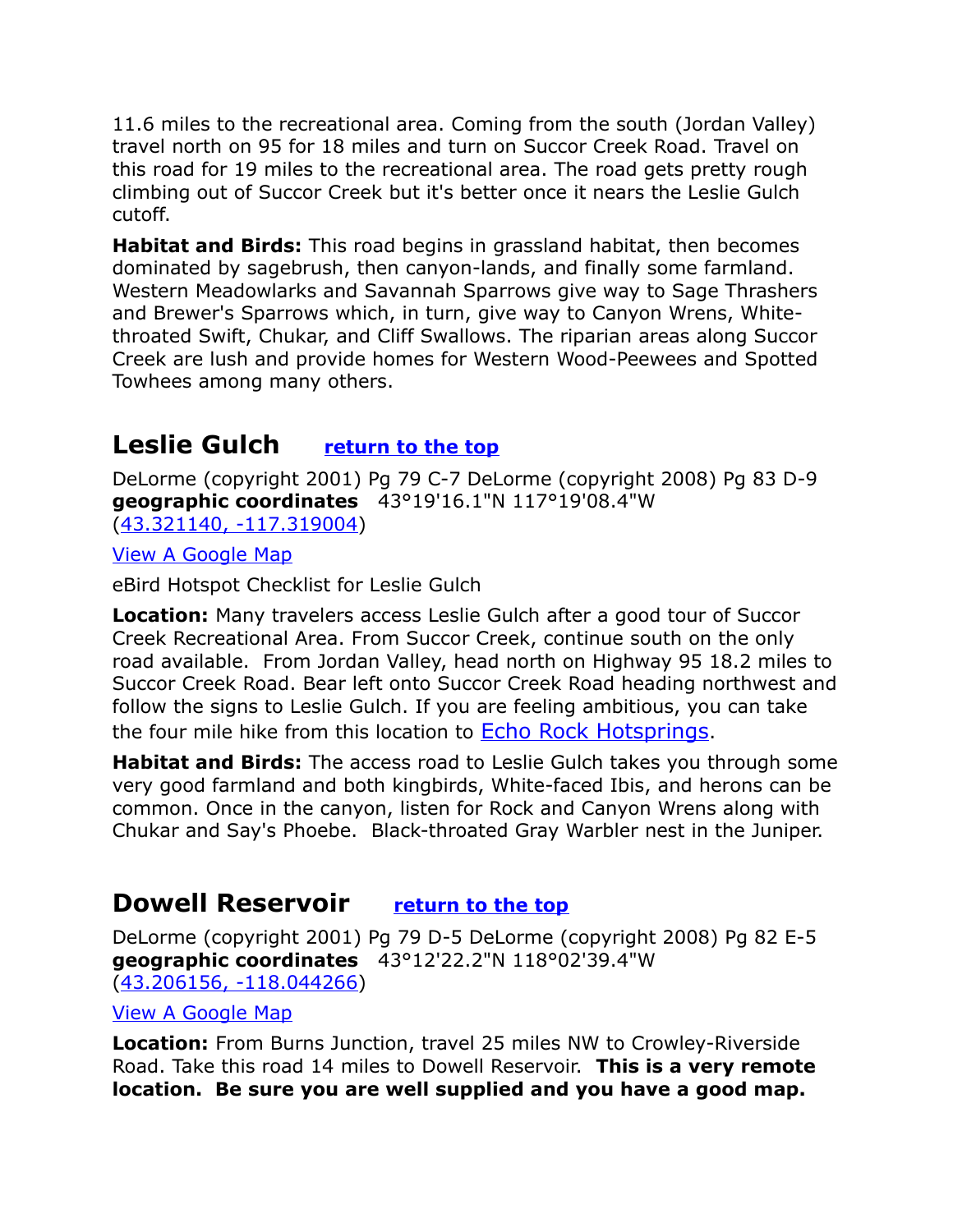**Habitat and Birds:** Marshy wet areas are interspersed with flooded farm fields to produce habitat for probers like White-faced Ibis and Long-billed Curlew. Virginia Rails are in the wetter regions along with Yellow-headed Blackbirds.

### <span id="page-14-2"></span>**Birch Creek [return to the top](#page-0-0)**

DeLorme (copyright 2001) Pg 79 C-6 DeLorme (copyright 2008) Pg 83 E-8 **geographic coordinates** 43°13'34.3"N 117°29'43.6"W [\(43.226183, -117.495446\)](https://www.google.com/maps/place/43%C2%B013)

[View A Google Map](http://maps.google.com/maps/ms?hl=en&ie=UTF8&msa=0&msid=108036481085398338899.00047048bdaedb358ce3f&ll=42.988576,-116.325989&spn=1.725777,4.216003&z=9)

Location From Jordan Valley, travel north on 95 for 9.2 miles to Jess Strode/Mahogany Gap Road [\(43.109221, -117.057128\)](https://www.google.com/maps/place/43%C2%B006). Turn left and travel for 7.8 miles to the Goodyear Cutoff Road [\(43.140573, -117.158199\)](https://www.google.com/maps/place/43%C2%B008) (Don't miss Chevally Reservoir at [43.103968, -117.101123\)](https://www.google.com/maps/place/43%C2%B006). Turn left and travel two miles to Mahogany Creek Road [\(43.147701, -117.194047\)](https://www.google.com/maps/place/43%C2%B008). Take this road south for three miles to Lodge Ranch Road [\(43.119080, -117.228701\)](https://www.google.com/maps/place/43%C2%B007). Stay right here and take Lodge Ranch for 0.8 miles to Blowout Reservoir Road [\(43.123160, -117.243180\)](https://www.google.com/maps/place/43%C2%B007). Take Blowout Reservoir Road for 12.2 miles to Birch Creek Road [\(43.167804, -117.448658\)](https://www.google.com/maps/place/43%C2%B010). Take this road 5.5 miles to the end. This is a good camping location.

**Habitat and Birds:** This long series of dirt roads will challenge any vehicle not designed to handle rough roads. **THESE ROADS SHOULD NOT BE ATTEMPTED AFTER RAIN OR DURING THE WINTER MONTHS WHERE SNOW COULD OCCUR.** A wide variety of habitats range from farmland to riparian stream sides and open sage. Nice riparian vegetation at roads end can produce good migrants. Residents like Warbling Vireo and House Wren are easy to find.

# <span id="page-14-1"></span>**HWY 95 AREA**

### <span id="page-14-0"></span>**Jordan Valley [return to the top](#page-0-0)**

DeLorme (copyright 2001) Pg 75 A-8 DeLorme (copyright 2008) Pg 83 F-10 **geographic coordinates** 42°58'44.4"N 117°03'11.2"W

[\(42.979007, -117.053104\)](https://www.google.com/maps/place/42%C2%B058)

[View A Google Map](http://maps.google.com/maps/ms?hl=en&ie=UTF8&msa=0&ll=42.261049,-115.405884&spn=3.036714,8.168335&z=8&msid=108036481085398338899.00047048c936768db85dc)

**Location:** Located 100 miles north of the Nevada border, Jordan Valley is on Hwy 95, 63 miles south of Nampa Idaho. It's 136 miles SE of Burns via Hwys 78 and 95. This is the only place to load up on supplies for many miles so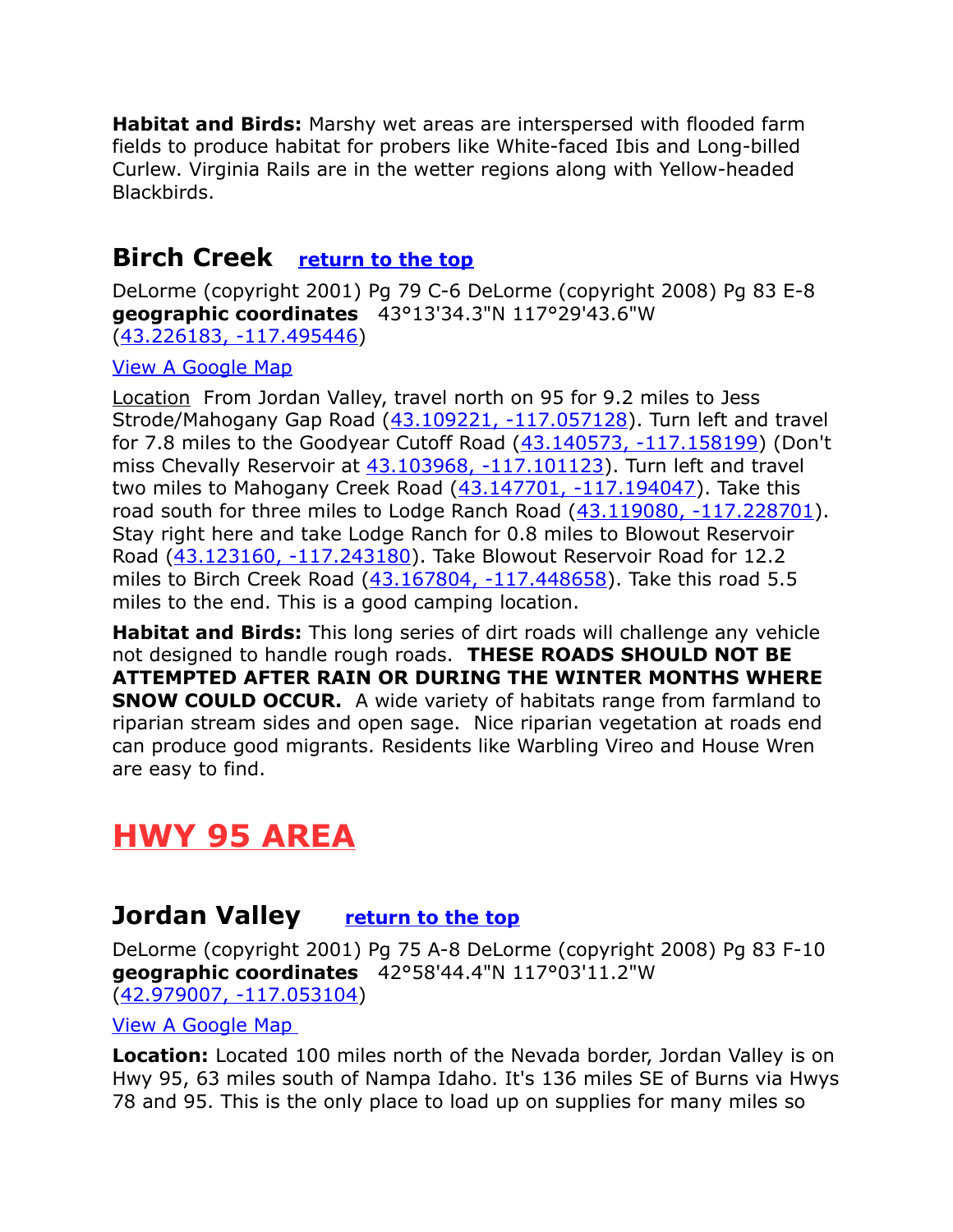get your gas and food here before you venture out into the wilds of southern Malheur County.

**Habitat and Birds:** Like many desert oases, Jordan Valley can be a welcome stopover for migrants. Check the trees around town for any unusual species or resting migrants. There are quite a few hummingbird feeders in town and they could produce Rufous, Black-chinned, and even Broad-tailed Hummingbirds. Check out Pharmacy Road on the west end of town. About 0.5 miles down Pharmacy Road is a side road that will take you to Pharmacy Hill (climb this hill just a bit and you can view the Sewage Ponds from here). On the north end of town, there is a grove of conifers at the cemetery. Searching these conifers can be productive. Varied Thrush and roosting Great Horned and Barn Owl can be found here. You can head east out of town on Yturri Blvd. and find flooded farm fields. You'll be in Idaho in less than two miles along this route. Going out of town, you can view the sewage ponds from 95 but pull well off the road as traffic is surprisingly high here. Watch for Eastern Kingbird and Ash-throated Flycatcher here in summer. This might be the best spot for American Crow in the whole county. Watch the trees in migration. A Chestnut-sided Warbler occurred here in 1992. Keep an eye out for Bobolink in late spring and summer. They have nested here before. (Contreras and Kindschy, OFO Publication #8).

### <span id="page-15-0"></span>**Dinwitty Lane and Wroten Road [return to the top](#page-0-0)**

DeLorme (copyright 2001) Pg 75 A-8 DeLorme (copyright 2008) Pg 83 F-10 **geographic coordinates** 42°58'55.7"N 117°05'07.4"W [\(42.982140, -117.085396\)](https://www.google.com/maps/place/42%C2%B058)

#### [View A Google Map](http://maps.google.com/maps/ms?hl=en&ie=UTF8&msa=0&msid=108036481085398338899.00047048c936768db85dc&z=9)

**Location:** From Jordan Valley, travel west for 1.8 miles and Dinwitty Lane will be on your left. Take Dinwitty one mile south and turn right on Wroten Road. Take Wroten for five miles back to Hwy 95.

**Habitat and Birds:** This is an area with plenty of flooded farm fields. Look for Sandhill Cranes, waders like Black-necked Stilt and American Avocet, Willet, and Long-billed Curlew. Look for Wilson's Snipe and Short-eared Owl here as well. The occasional Snowy Egret can be found in with the more common Great Egrets. Northern Harriers and Swainson's Hawks are abundant.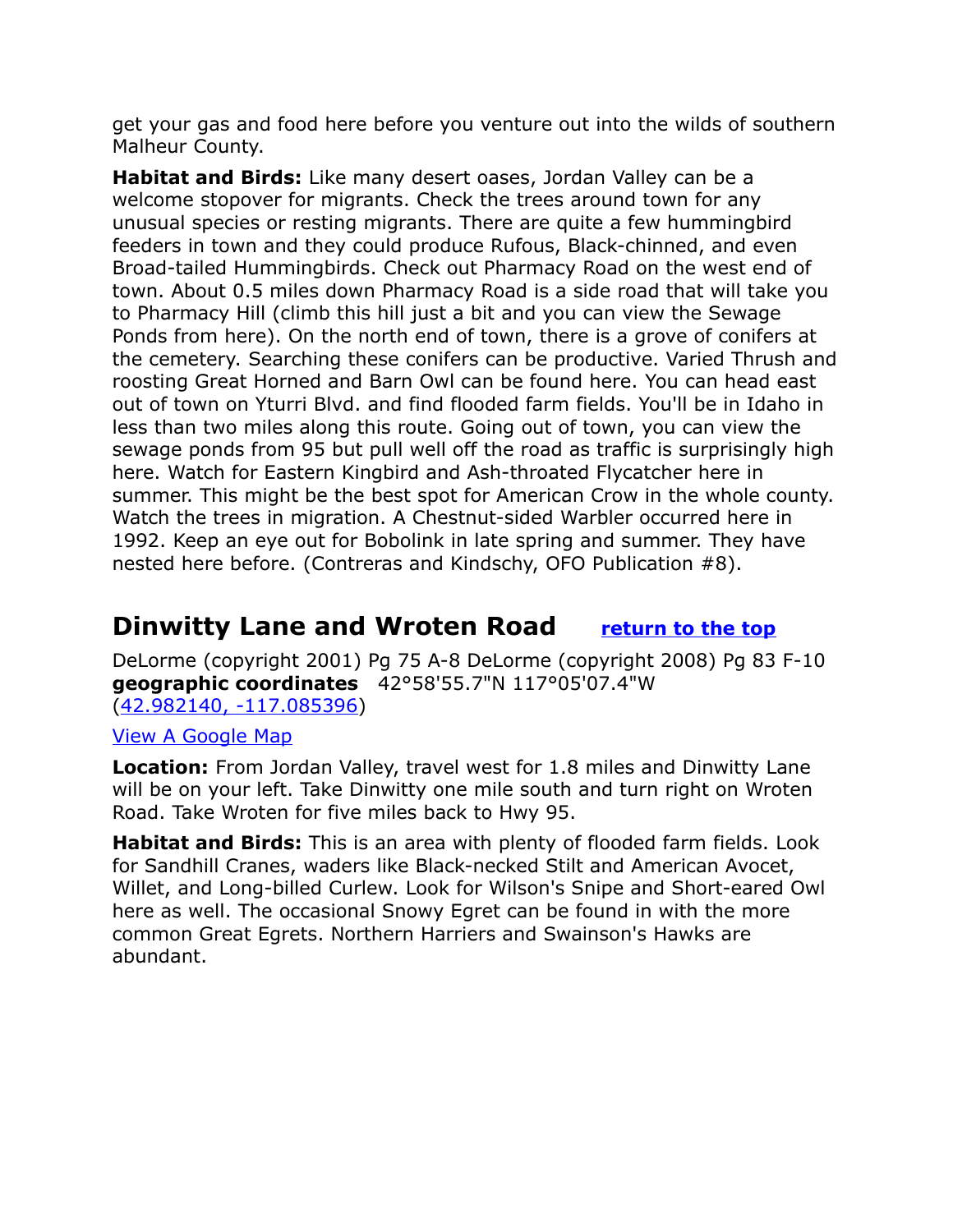### <span id="page-16-2"></span>**Antelope Reservoir [return to the top](#page-0-0)**

DeLorme (copyright 2001) Pg 75 A-8 DeLorme (copyright 2008) Pg 87 A-9 **geographic coordinates** 42°55'27.1"N 117°13'38.7"W [\(42.924197, -117.227426\)](https://www.google.com/maps/place/42%C2%B055)

[View A Google Map](http://maps.google.com/maps/ms?hl=en&ie=UTF8&msa=0&msid=108036481085398338899.00047048c936768db85dc&z=9)

[eBird Hotspot Checklist for Antelope Reservoir](http://ebird.org/ebird/hotspot/L2216585?yr=all&m=&rank=mrec)

**Location:** From Jordan Valley, travel 11.8 miles to Antelope Reservoir Road. Turn left and go 1.5 miles to the reservoir.

**Habitat and Birds:** Waterfowl, waders, and shorebirds are the draw here. American White Pelicans, ducks, and coots are here in good numbers. Check the sagebrush on your way in for dry sagebrush species like Lark and Brewer's Sparrows. 1995 was quite a year at Antelope Reservoir. In that year alone, Horned Grebe, Eurasian Wigeon, Tufted Duck, and Greater Scaup were all seen at this location. Other rarities include Marbled Godwit, Semipalmated Sandpiper, Dunlin, Stilt Sandpiper, (Contreras and Kindschy, OFO Publication #8)

### <span id="page-16-1"></span>**Danner Loop Road [return to the top](#page-0-0)**

DeLorme (copyright 2001) Pg 75 A-8 DeLorme (copyright 2008) Pg 83 F-10 **geographic coordinates** 42°55'20.3"N 117°15'00.2"W [\(42.922301, -117.250066\)](https://www.google.com/maps/place/42%C2%B055)

[View A Google Map](http://maps.google.com/maps/ms?hl=en&ie=UTF8&msa=0&msid=108036481085398338899.00047048c936768db85dc&z=9)

**Location:** Just past Antelope Reservoir Road (see above) and on the opposite side of the road is Danner Loop Road. This road goes five miles before meeting up with Danner Road and back to Hwy 95.

**Habitat and Birds: T**his is an area with plenty of flooded farm fields. Look for Sandhill Cranes, waders like Black-necked Stilt and American Avocet, Willet, and curlew. Check the blackbirds for grackles and the farm trees for Northern Mockingbirds.

### <span id="page-16-0"></span>**Cow Lakes [return to the top](#page-0-0)**

DeLorme (copyright 2001) Pg 79 D-7 DeLorme (copyright 2008) Pg 83 F-9 **geographic coordinates** 43°05'43.8"N 117°19'50.0"W [\(43.095498, -117.330560\)](https://www.google.com/maps/place/43%C2%B005)

#### [View A Google Map](http://maps.google.com/maps/ms?hl=en&ie=UTF8&msa=0&msid=108036481085398338899.00047048bdaedb358ce3f&ll=43.157109,-117.759705&spn=1.721038,4.216003&z=9)

**Location:** From Jordan Valley, travel five miles to Danner Road on the north side of 95. Following the signs for Cow Lakes, travel about 10 miles to the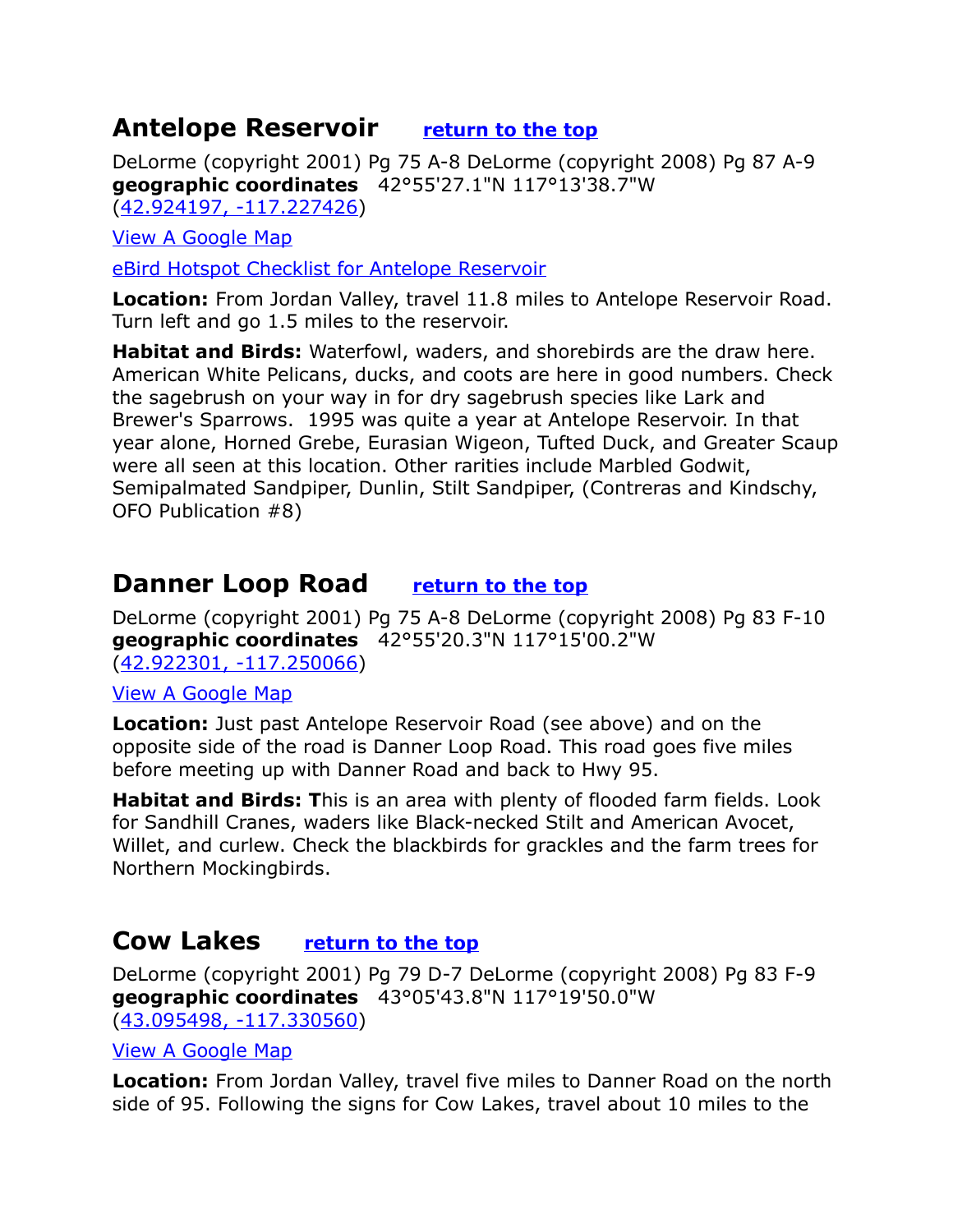lakes. Know that this road is not passable in all conditions. There are some areas that get boggy after extended rains. The roads do not take you close to the lakes so be prepared to hike a bit or scope from long distances. On the way back, take a right on Danner Road and follow it back to Hwy 95. This will take you past the grave site of Charbonneau (son of *Sacajawea [42.951977, -117.339418](https://www.google.com/maps/place/42%C2%B057)*) and a house with lots of summer hummingbird feeders.

**Habitat and Birds:** Deep lakes surrounded by sage. Some farmland on the way to the lakes. Waterfowl can be abundant and varied in spring and fall. Waders like American Avocet and Black-necked Stilt can be seen on the shorelines while ducks like Bufflehead, both goldeneye, Ruddy Duck, Redhead, and Canvasback are present in season. Eared Grebes can be found here in the breeding season as can Western Grebe. American White Pelicans are always possible in summer. Occasionally Snow and Ross's Geese can be found near the lakes or in the farmland on the way to the lakes. Snowy Egret has been recorded here. Snowy Plover has been found here but breeding records are not known. Black-necked Stilt and American Avocet are known to breed here as are Willet. Other rarities include Marbled Godwit, Short-billed Dowitcher, Black Tern, Flammulated Owl (check the willow thickets between late March and late May), (Contreras and Kindschy, OFO Publication #8)

### <span id="page-17-0"></span>**Batch Lake [return to the top](#page-0-0)**

DeLorme (copyright 2001) Pg 79 D-7 DeLorme (copyright 2008) Pg 83 F-9 **geographic coordinates** 43°04'09.5"N 117°22'31.9"W [\(43.069304, -117.375514\)](https://www.google.com/maps/place/43%C2%B004)

[View A Google Map](http://maps.google.com/maps/ms?hl=en&ie=UTF8&msa=0&msid=108036481085398338899.00047048bdaedb358ce3f&ll=43.157109,-117.759705&spn=1.721038,4.216003&z=9)

**Location:** Batch Lake is on the west edge of the two big Cow Lakes. To access it, take Hwy east out of Jordan Valley. About five miles out, take Danner Road as if you were going to Cow Lakes. Anawalt Road branches from Danner Road and takes you to Cow Lakes. 4.7 miles from the junction of Danner and Anawalt, there is a dirt road that heads east. This is West Cow Lakes Road which goes north and a bit west to Batch Lake.

**Habitat and Birds:** This is a small lake just west of Lower Cow Lake. Shallow water and marshy areas attract plenty of shorebirds and waders along with other marsh lovers. American Bittern has nested here but not recently. Keep your eyes open for it though. Ducks are common here. A very rare Harlequin Duck was found one fall. Sandhill Cranes can be found here along with Black-crowned Night-heron. A Snowy Plover was found here in 1977. Black-necked Stilt and American Avocet are commonly found at this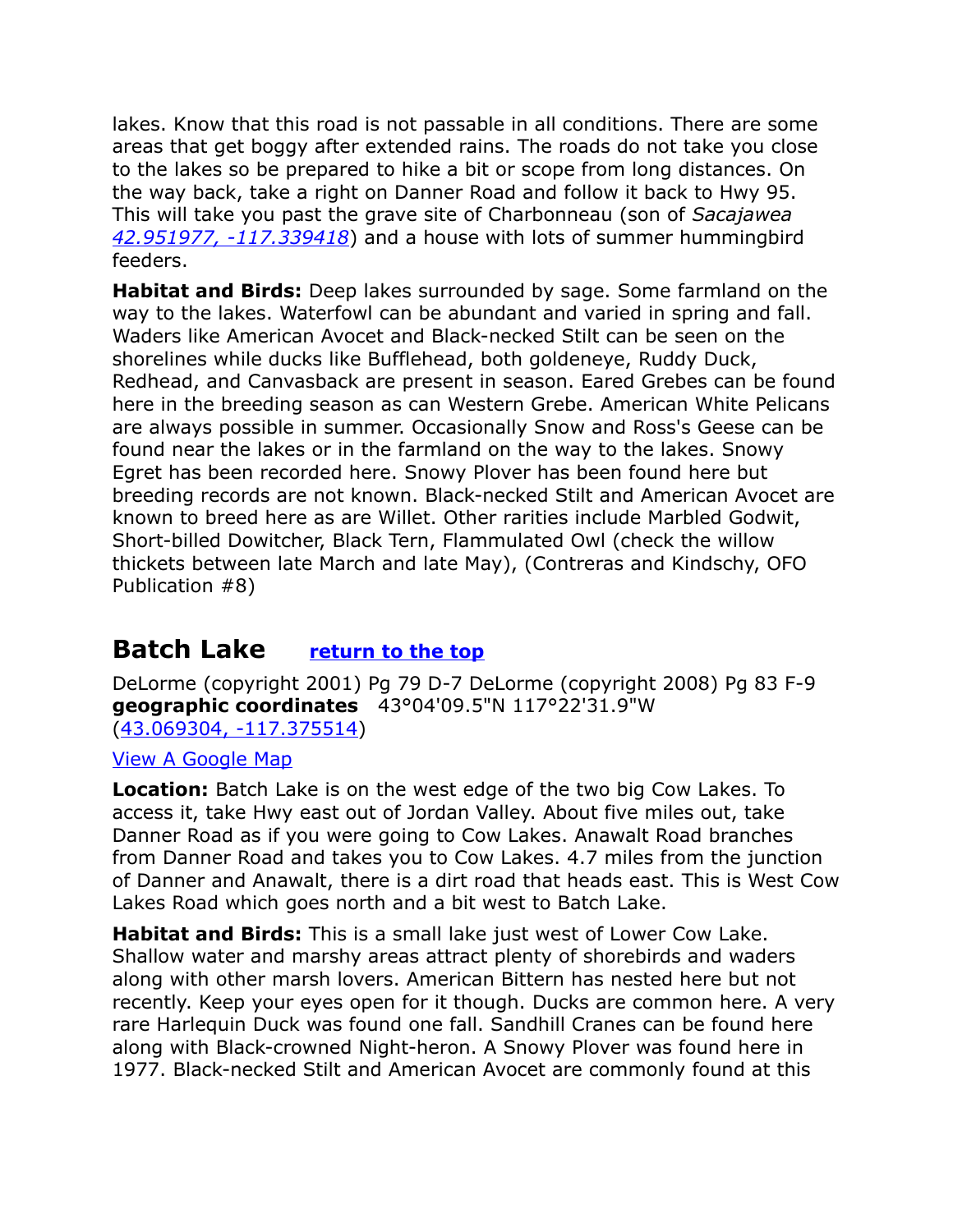lake and an occasional Marbled Godwit is possible. (Contreras and Kindschy, OFO Publication #8)

### <span id="page-18-2"></span>**Little Grassy Reservoir [return to the top](#page-0-0)**

DeLorme (copyright 2001) Pg 75 A-7 DeLorme (copyright 2008) Pg 87 A-9 **geographic coordinates** 42°47'44.0"N 117°18'58.7"W [\(42.795557, -117.316295\)](https://www.google.com/maps/place/42%C2%B047)

[View A Google Map](http://maps.google.com/maps/ms?hl=en&ie=UTF8&msa=0&msid=108036481085398338899.00047048c936768db85dc&z=9)

**Location:** Travel 15.5 miles west of Jordan Valley to 3 Forks Road. Turn left and travel seven miles to the reservoir.

**Habitat and Birds:** Waterfowl, waders, and shorebirds are the draw here. Check the sagebrush on your way in for dry sagebrush species.

### <span id="page-18-1"></span>**Bogus Lakes [return to the top](#page-0-0)**

DeLorme (copyright 2001) Pg 79 D-6 DeLorme (copyright 2008) Pg 83 F-8 **geographic coordinates** 43°03'05.1"N 117°34'18.3"W [\(43.051410, -117.571752\)](https://www.google.com/maps/place/43%C2%B003)

[View A Google Map](http://maps.google.com/maps/ms?hl=en&ie=UTF8&msa=0&msid=108036481085398338899.00047048bdaedb358ce3f&ll=43.157109,-117.759705&spn=1.721038,4.216003&z=9)

**Location:** Take Stitzel Road north out of Arock and travel about 17 miles to Bogus Lake.

**Habitat and Birds:** This area is a seasonal playa lake that is bordered by marshy areas. It often goes dry by mid-summer. Just about any species of duck can show up here and Redheads often breed at this location. Barrow's Goldeneye also breed here if water levels are high enough. Sandhill Cranes use this area to stage and occasionally breed. Even Veery have been located here. (Contreras and Kindschy, OFO Publication #8)

### <span id="page-18-0"></span>**Rome & Owyhee River [return to the top](#page-0-0)**

DeLorme (copyright 2001) Pg 75 A-6 DeLorme (copyright 2008) Pg 87 A-7 **geographic coordinates** 42°50'20.1"N 117°37'42.7"W [\(42.838912, -117.628530\)](https://www.google.com/maps/place/42%C2%B050)

#### [View A Google Map](http://maps.google.com/maps/ms?hl=en&ie=UTF8&msa=0&msid=108036481085398338899.00047048c936768db85dc&z=9)

**Location:** Located 32 miles west of Jordan Valley and 13 miles east of Burns junction on Hwy 95. Just west of Rome, look for Rome Road. Look for side roads off to the left to access the Pillars of Rome. Rome gets its name from these rock formations that reminded settlers of the roman columns.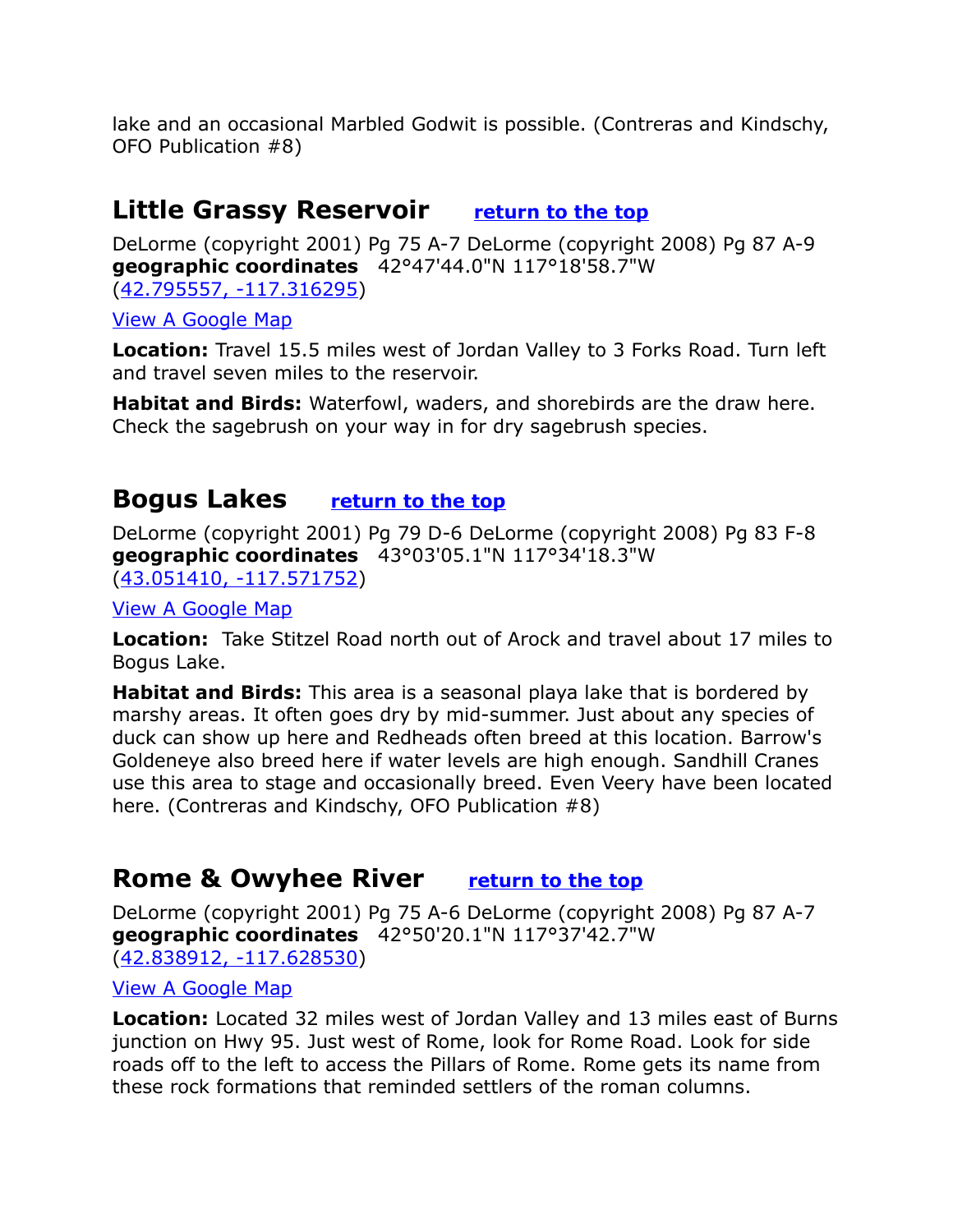**Habitat and Birds:** This road parallels the Owyhee River and can produce everything from waterfowl to dry sagebrush species. Watch for Canyon Wren on the Pillars.

### <span id="page-19-1"></span>**3 Forks Area Owyhee River Loop [return to the top](#page-0-0)**

DeLorme (copyright 2001) Pg 75 A-7&8 B-7&8 DeLorme (copyright 2008) Pg 87 A-9&10 B-9&10 **geographic coordinates** 42°32'40.0"N 117°10'08.1"W [\(42.544430, -117.168923\)](https://www.google.com/maps/place/42%C2%B032)

[View A Google Map](http://maps.google.com/maps/ms?hl=en&ie=UTF8&msa=0&msid=108036481085398338899.00047048c936768db85dc&z=9)

[eBird Hotspot Checklist for 3 Forks](http://ebird.org/ebird/hotspot/L570296?yr=all&m=&rank=mrec)

**Location:** To get to Three Forks from Burns Junction, go east on highway 95 for 30.5 miles to mile post 36. This is 16 miles west of Jordan Valley. Go south on a dirt road. The road is normally in good shape but can become impassable after rain. Bear right at a signed junction at 27.6 miles. In another 2.7 miles you will reach the edge of the Owyhee canyon. This is as far as most passenger cars will make it. The last 1.5 miles to the river goes down a steep rocky grade that is best driven in a high clearance vehicle. This loop can be run from Jordan valley and south along the Idaho border. There are good stands of Aspen here. To access this location from Jordan Valley, you can drive east on Yturri Blvd, past the Idaho border, and south on Pleasant Valley Road. You will be in Idaho for about 13 miles but will eventually come back to Oregon. Follow the signs to 3 Forks. Watch for Greater Sage-Grouse along this drive as they nest here.

**Habitat and Birds:** This is dry canyon country and dry canyon species can be expected. Watch for White-throated Swift, Chukar, and Canyon Wren. Several locations harbor Lazuli Bunting and Yellow-breasted Chat.

### <span id="page-19-0"></span>**Crooked Creek Wayside [return to the top](#page-0-0)**

DeLorme (copyright 2001) Pg 75 A-6 DeLorme (copyright 2008) Pg 87 A-7 **geographic coordinates** 42°47'56.9"N 117°44'48.7"W [\(42.799133, -117.746861\)](https://www.google.com/maps/place/42%C2%B047)

#### [View A Google Map](http://maps.google.com/maps/ms?hl=en&ie=UTF8&msa=0&msid=108036481085398338899.00047048c936768db85dc&z=9)

**Location:** This is a small wide spot on the south side of the highway with a covered picnic table and drinking water. It is located 6.5 miles from Burns Junction, 6.5 miles from Rome, and about 40 miles west of Jordan Valley on Hwy 95.

**Habitat and Birds:** All around it are hay fields. You should see a good variety of birds here. Crooked Creek is a short distance east of the spot.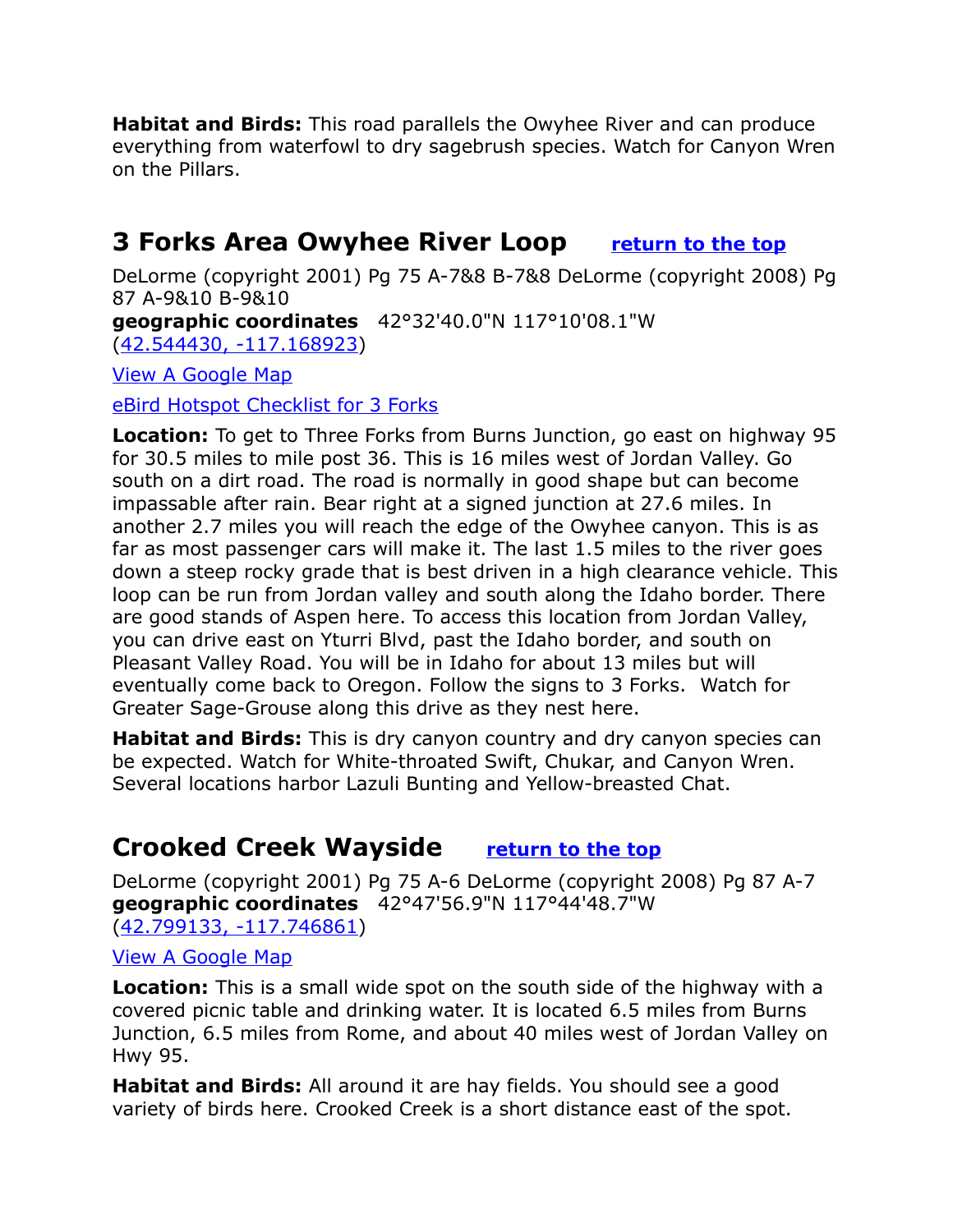There should be White-faced Ibis there or in the area. They travel back and forth from the hay fields along the creek daily in summer.

### <span id="page-20-1"></span>**Burns Junction** [return to the top](#page-0-0)

DeLorme (copyright 2001) Pg 75 A-5 DeLorme (copyright 2008) Pg 87 A-6 **geographic coordinates** 42°46'38.8"N 117°50'59.7"W [\(42.777435, -117.849927\)](https://www.google.com/maps/place/42%C2%B046)

#### [View A Google Map](http://maps.google.com/maps/ms?hl=en&ie=UTF8&msa=0&msid=108036481085398338899.00047048c936768db85dc&z=9)

**Location:** This is the junction of Hwys 78 and 95. It is located 45 miles west of Jordan Valley and about 92 miles SE of Burns.

**Habitat and Birds:** There is little to see at the junction itself and, as of 2009, there were no services at this location. It's worth a short check in the area to see if the odd grackle or White-winged Dove or a Band-tailed Pigeon might be present (It's happened before). Other rarities here have included Blue-gray Gnatcatcher and Bewick's Wren. It's even possible that a pair of Northern Mockingbirds tried to breed here in 1991. (Contreras and Kindschy, OFO Publication #8)

### <span id="page-20-0"></span>**Bone Creek Canyon (Sheephead Mountains) & Crooked Creek Reservoir [return to the top](#page-0-0)**

DeLorme (copyright 2001) Pg 74 A-4 DeLorme (copyright 2008) Pg 87 B-6 **geographic coordinates** 42°43'22.3"N 117°59'39.0"W [\(42.722857, -117.994165\)](https://www.google.com/maps/place/42%C2%B043)

#### [View A Google Map](http://maps.google.com/maps/ms?hl=en&ie=UTF8&msa=0&msid=108036481085398338899.00047048c936768db85dc&z=9)

**Location:** From Burns Junction, travel south on 95 for six miles. Turn right on Tudor Road. Take Tudor west for 3.2 miles where it forks right after wrapping around a marshy area (Crooked Creek Reservoir). Take the right fork which is North Fork Ryegrass Creek Road. Take Ryegrass for five miles. At five miles, there is a road to the left called Wildcat Creek Road. Stay to the right to access Bone Creek Canyon via North Fork Ryegrass Road. Follow the canyon for as long as you like. Return to Hwy 95 the way you came in.

**Habitat and Birds:** The marsh at Crooked Creek Reservoir is very birdy and the road up to the canyon can produce plenty of opportunities for sage species. The canyon itself can have Rock Wren, Canyon Wren, and other rocky canyon species. There is some riparian vegetation for passerines and there is a reservoir part of the way up that could harbor waterfowl.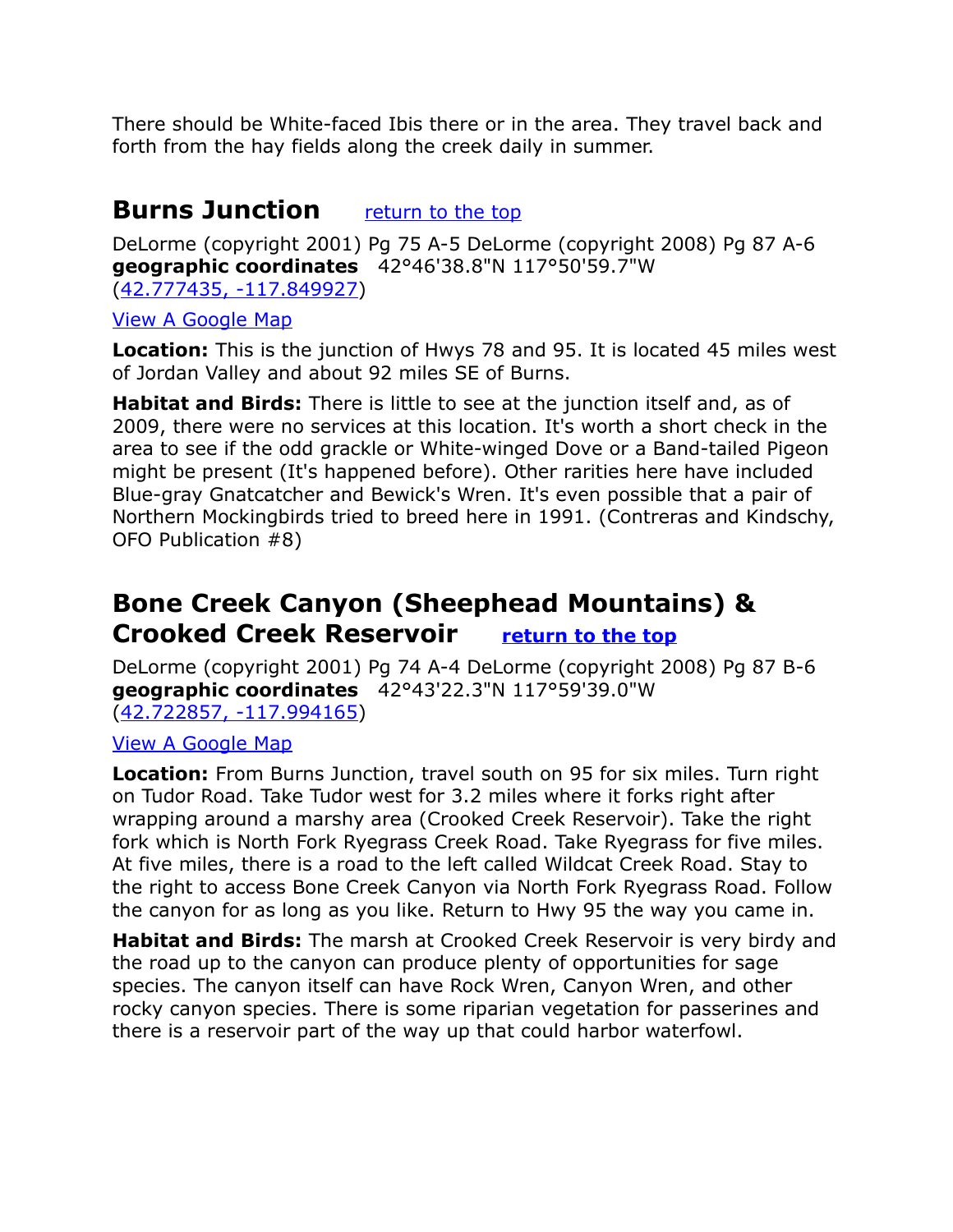### <span id="page-21-2"></span>**Whitehorse Road [return to the top](#page-0-0)**

DeLorme (copyright 2001) Pg 75 C-5 DeLorme (copyright 2008) Pg 87 C-6 **geographic coordinates** 42°28'22.4"N 117°53'03.8"W [\(42.472904, -117.884394\)](https://www.google.com/maps/place/42%C2%B028)

#### [View A Google Map](http://maps.google.com/maps/ms?hl=en&ie=UTF8&msa=0&msid=108036481085398338899.00047048c936768db85dc&z=9)

**Location:** 21 miles south of Burns Junction on Hwy 95.

**Habitat and Birds:** This road cuts through dry sagebrush and canyon habitats before ending in the lush Whitehorse Valley (which is actually in Harney County). Dry sagebrush and canyon species are to be expected here. A very strange record of a Long-tailed Jaeger exists from this region. That bird was the first record of this species ever recorded east of the Cascades (Contreras and Kindschy, OFO Publication #8).

### <span id="page-21-1"></span>**Basque [return to the top](#page-0-0)**

DeLorme (copyright 2001) Pg 75 C-5 DeLorme (copyright 2008) Pg 87 D-6 **geographic coordinates** 42°24'41.8"N 117°51'43.4"W [\(42.411619, -117.862062\)](https://www.google.com/maps/place/42%C2%B024)

[View A Google Map](http://maps.google.com/maps/ms?hl=en&ie=UTF8&msa=0&msid=108036481085398338899.00047048c936768db85dc&z=9)

**Location:** Travel 25 miles south of Burns Junction to a small cluster of trees along 95. Basque is named for the once numerous Basque sheepherders who were some of the early residents of the area (Jordan Valley is considered a Basque settlement).

**Habitat and Birds:** Check the trees for migrants that may be using the trees as a rest stop.

### <span id="page-21-0"></span>**Oregon Canyon Road and Oregon Canyon Mountains [return to the top](#page-0-0)**

DeLorme (copyright 2001) Pg 75 D-5 DeLorme (copyright 2008) Pg 87 E-6 **geographic coordinates (Oregon Canyon Road)** (BLM Map Required)

#### [View A Google Map](http://maps.google.com/maps/ms?hl=en&ie=UTF8&msa=0&msid=108036481085398338899.00047048c936768db85dc&z=9)

**Location:** Oregon Canyon Mountains, Oregon Canyon Creek, Twin Buttes (42 10' 00", 118 00' 00")-This is the most spectacular range of mountains in Malheur Co.. There are two access points into these mountains. The less "white knuckle" experience comes in from McDermitt along Disaster Peak Road driving west 16 miles and then north to Chicken Springs, then east at Chicken Springs on 15 mile Road, past Log Springs and up into the top of the Oregon Canyon Mountains. **This road is a dry weather road only!**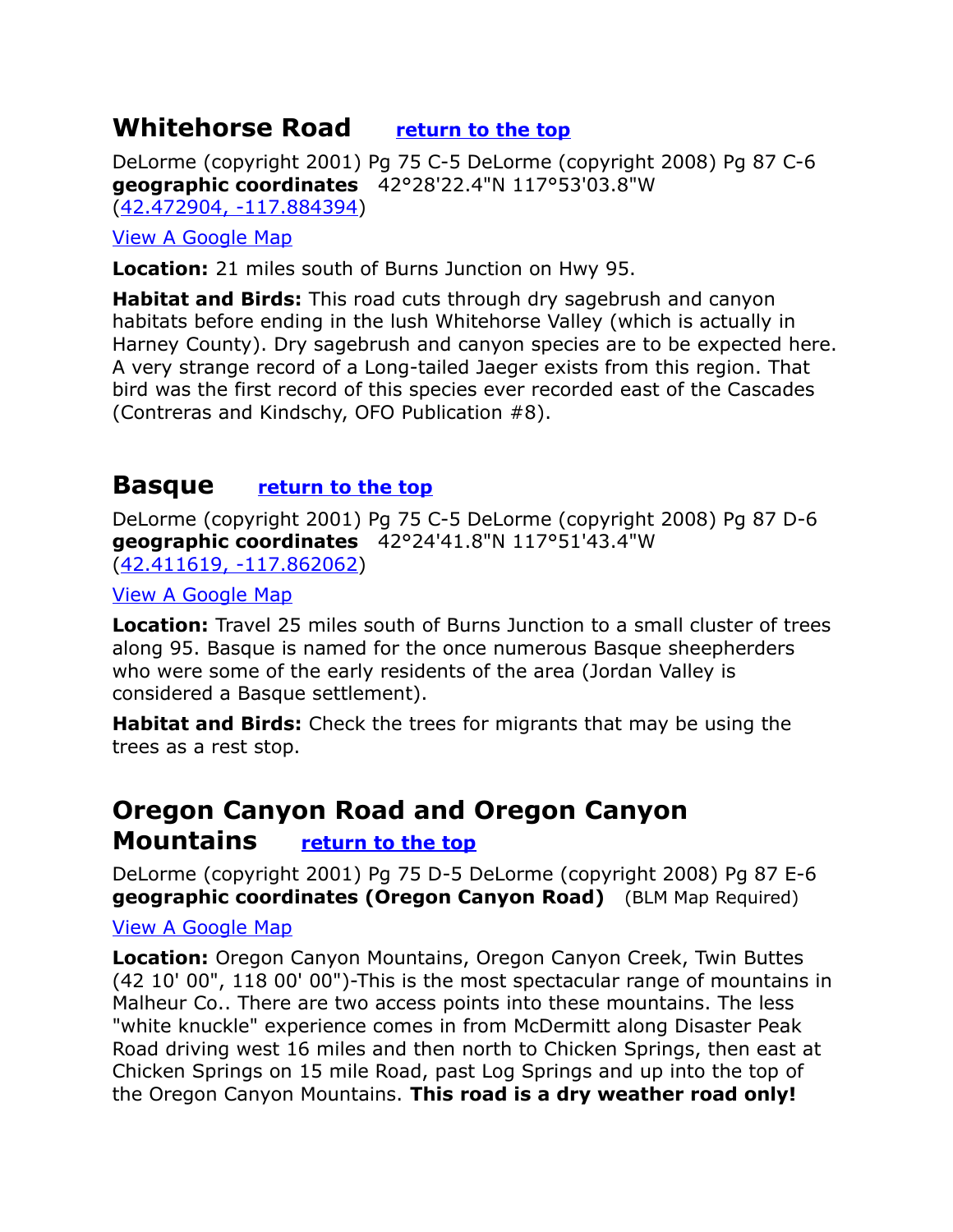**You will need a high clearance vehicle.** Do not attempt this road before mid-June due to deep snow drifts. The view from these mountains is truly stunning. One can camp near Twin Buttes and, looking east at night, not see a single electric light in the distance. The second access route is the Echave Ranch Road which can be a "white knuckle" driving experience on wet days. To get there, you leave HWY 95 14 miles north of McDermitt and drive west on Oregon Canyon Road and then up the very steep grade onto the Oregon Canyon Mountains where the only level spot is the road at the top. This is where you will want to jump out and kiss the ground then look at the beauty and the view, in that order.

 In addition, one can access the area from the north off White Horse Ranch Rd. via Mud Springs Rd (not signed). Enter the region via Oregon Canyon Road and exit the area via the Mud Springs Road. During the dry months, both roads are dry and navigable with a standard 4x4 vehicle. The Mud Springs Road demands a high clearance vehicle more than the Oregon Canyon Road.

**Habitat and Birds:** This area is loaded with birds and very interesting habitat. Curl-leaf mountain mahogany is the dominate native tree along the basalt rims while aspen forests fill the canyons along with bitter brush, choke cherry and sage. The birds of this area are amazing from late June-early August. Look for Western Bluebirds here. They are fairly hard to find elsewhere in the county. There are Cassin's Finch, Red Crossbill, Northern Goshawk, Bushtit, Mountain Chickadee, Virginia Warblers, Black-throated Gray Warblers, Broad-tailed Hummingbirds, Hermit Thrush, Swainson's Thrush, Nashville Warbler, and Fox Sparrows. The White-crowned Sparrows of this region are the *oriantha* race. This is a great spot for wild flowers and, best of all, birds. In 1998, four pair of Virginia Warblers were located on and near Twin Buttes (elevation 7930'). Down in the west fork of Oregon Canyon Creek, Gray-headed Junco were found breeding in the aspen stands. Watch for Northern Goshawk here as well. They have nested at this location in the past.

Wayne Bowers has plenty of experience in this area and offers this advise:

Anyone who might be exploring the Oregon Canyon/Trout Creek Mountains in summer:

In the past I have found the gnatcatchers nesting in the Tin Troughs Spring area. The Black-throated Gray Warblers also are common nesters in the mountain mahogany patches in that area. To reach it turn right (north at the first two track as you crest the long climb up the road from the Oregon Canyon Ranch which is referred locally and on some maps as the "Wood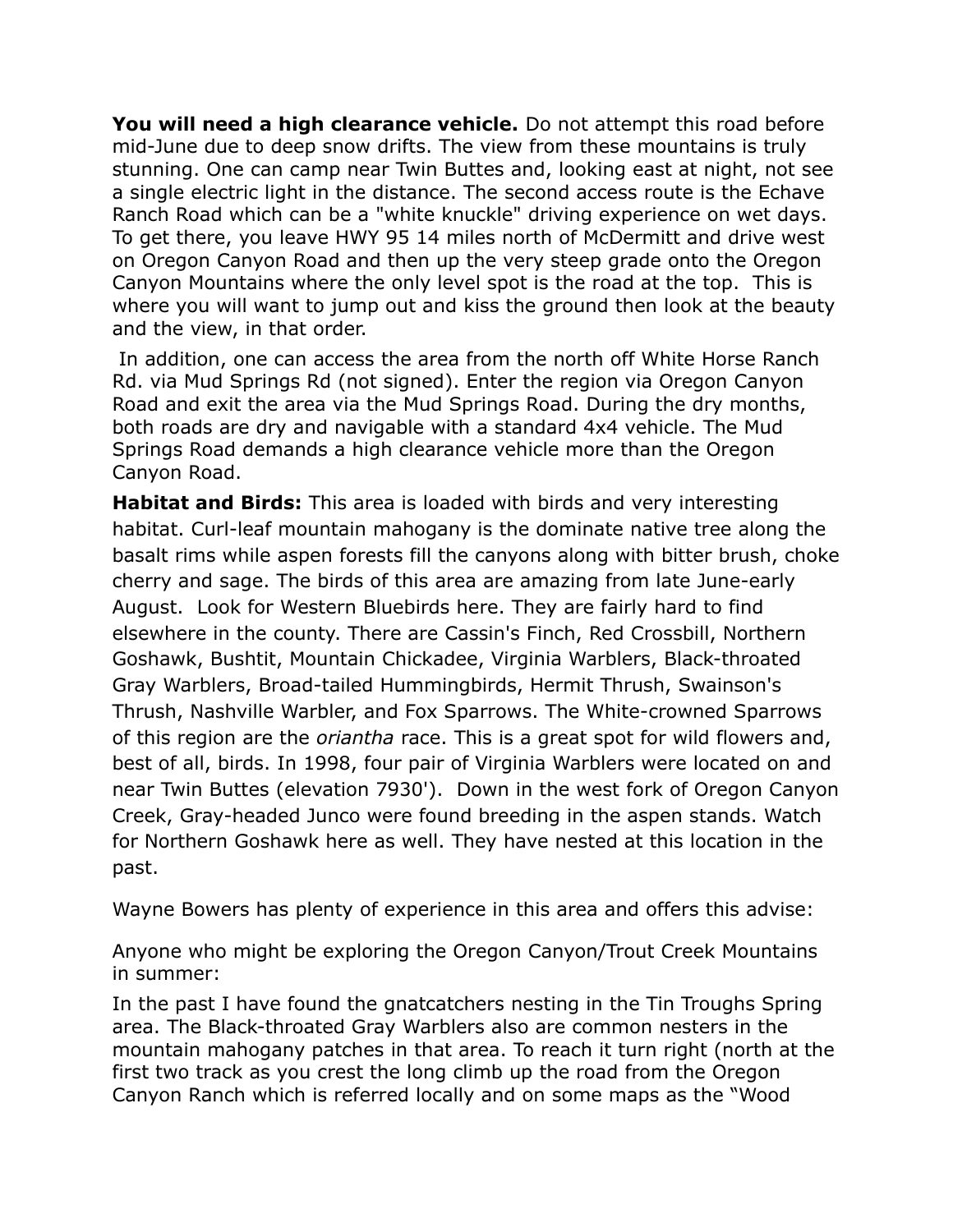Road". I have also seen Lewis' Woodpeckers nesting in an aspen in the head of Fifteen-mile Creek – the only place in that area I have seen them.

#### **Alert!**-**This is a very isolated area and should you encounter medical issues whileup here you are on your own and will need to rescue yourself.**

### <span id="page-23-1"></span>**Rock House Reservoir [return to the top](#page-0-0)**

DeLorme (copyright 2001) Pg 75 B-6 DeLorme (copyright 2008) Pg 87 B-8 **geographic coordinates** 42°42'16.2"N 117°34'12.8"W [\(42.704498, -117.570230\)](https://www.google.com/maps/place/42%C2%B042)

[View A Google Map](http://maps.google.com/maps/ms?hl=en&ie=UTF8&msa=0&msid=108036481085398338899.00047048c936768db85dc&z=9)

**Location:** Travel 32 miles east of Jordan Valley to the Owyhee River and the area known as Rome. Just west of Rome, look for Skull Creek Road. Take this road south for 1.5 miles to a fork and veer right onto Indian Fort Creek Road. Take this road for 7.6 miles to Dry Creek Road. Turn left on Dry Creek Road and travel for 4 miles to the Reservoir.

**Habitat and Birds:** Waterfowl, waders, and shorebirds are the draw here. Check the sagebrush on your way in for dry sagebrush species.

### <span id="page-23-0"></span>**Arock [return to the top](#page-0-0)**

DeLorme (copyright 2001) Pg 75 A-6 DeLorme (copyright 2008) Pg 87 A-7 **geographic coordinates** 42°54'50.1"N 117°31'31.0"W [\(42.913912, -117.525285\)](https://www.google.com/maps/place/42%C2%B054)

[View A Google Map](http://maps.google.com/maps/ms?hl=en&ie=UTF8&msa=0&msid=108036481085398338899.00047048c936768db85dc&z=9)

**Location:** The road to Arock is located 6.5 miles east of Rome and 26 miles west of Jordan Valley. Look for the Arock Road and travel north for about 3.5 miles to the Arock area. From here, you can explore the Old Ion Hwy east and west as your time allows.

**Habitat and Birds:** There is a lot of farm land on this route and flooded farm fields in spring will produce abundant bird life. This area can be productive any season. Watch for White-faced Ibis, pond ducks, and blackbird flocks. Others include Western & Eastern Kingbirds, Chipping Sparrow, Willow Flycatcher, Barn Swallow, Say's Phoebe, Raven, Red-tailed Hawk, Turkey Vulture, Canada Geese, and American Robins. In the area are Ring-necked Pheasant, doves (both Eurasian Collared and Mourning), American Kestrel, and more hawks of assorted flavors.